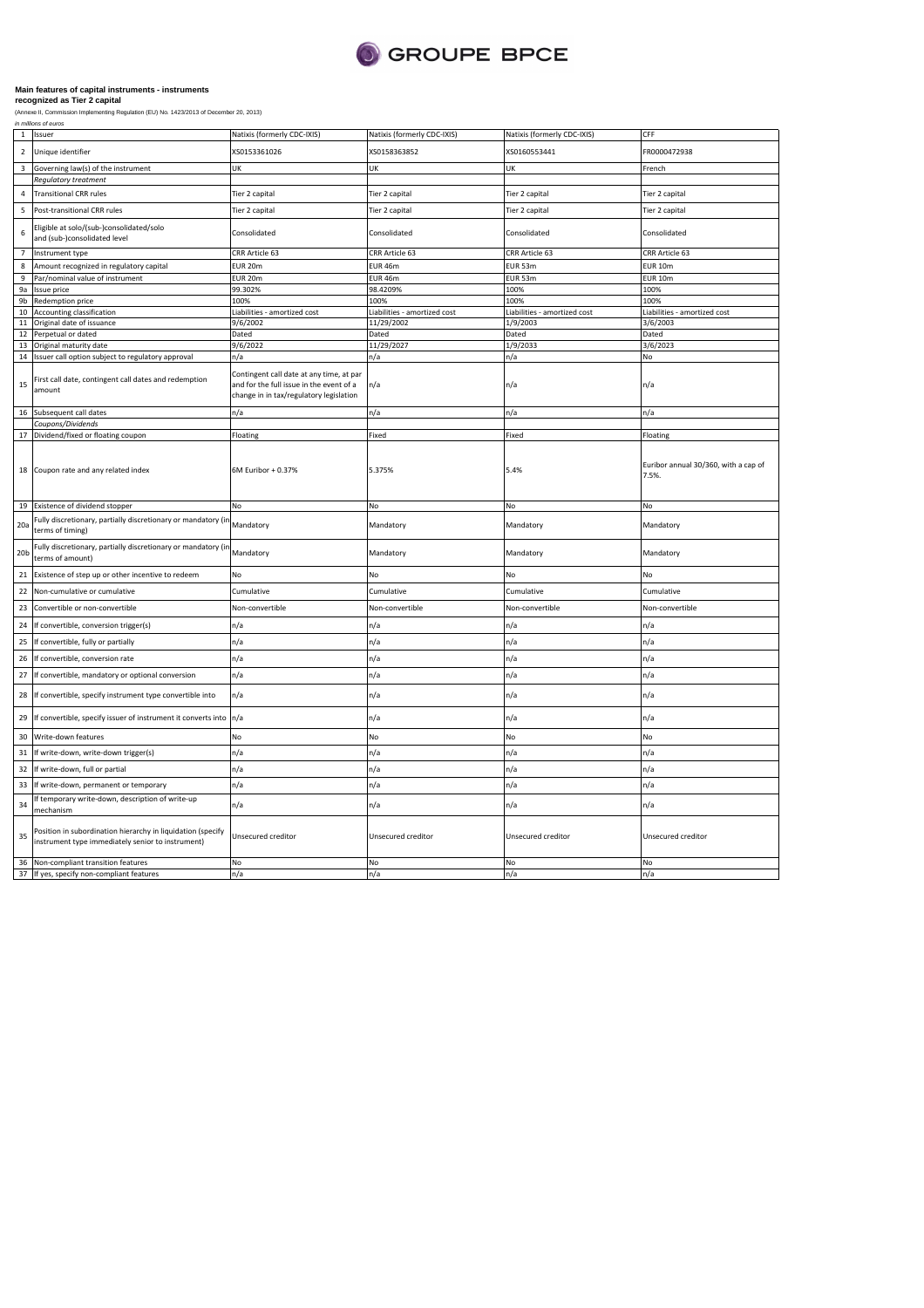

| $\mathbf{1}$<br>2 | Issuer<br>Unique identifier                                                                                      | Natixis (formerly CDC-IXIS)<br>KS0160553441 | Natixis (formerly CDC-IXIS)<br>XS01709333047 | <b>BPCE (formerly CNCE)</b><br>FR0010160440                        | <b>BPCE (formerly CNCE)</b><br>FR0010206474                        |
|-------------------|------------------------------------------------------------------------------------------------------------------|---------------------------------------------|----------------------------------------------|--------------------------------------------------------------------|--------------------------------------------------------------------|
|                   |                                                                                                                  |                                             |                                              |                                                                    |                                                                    |
| 3                 | Governing law(s) of the instrument                                                                               | UK                                          | UK                                           | French                                                             | French                                                             |
|                   | Regulatory treatment                                                                                             |                                             |                                              |                                                                    |                                                                    |
| 5                 | <b>Transitional CRR rules</b><br>Post-transitional CRR rules                                                     | Tier 2 capital                              | Tier 2 capital                               | Tier 2 capital                                                     | Tier 2 capital                                                     |
|                   |                                                                                                                  | Tier 2 capital                              | Tier 2 capital                               | Tier 2 capital                                                     | Tier 2 capital                                                     |
| 6                 | Eligible at solo/(sub-)consolidated/solo<br>and (sub-)consolidated level                                         | Consolidated                                | Consolidated                                 | Consolidated                                                       | Consolidated                                                       |
| $\overline{7}$    | Instrument type                                                                                                  | CRR Article 63                              | CRR Article 63                               | CRR Article 63                                                     | CRR Article 63                                                     |
| 8                 | Amount recognized in regulatory capital                                                                          | EUR <sub>7m</sub>                           | EUR 3m                                       | <b>EUR 13m</b>                                                     | <b>EUR 22m</b>                                                     |
| 9                 | Par/nominal value of instrument                                                                                  | EUR 7m                                      | <b>EUR 10m</b>                               | <b>EUR 498m</b>                                                    | <b>EUR 211m</b>                                                    |
| 9a                | Issue price                                                                                                      | 100%                                        | 100%                                         | 102.537%                                                           | 102.087%                                                           |
| 9 <sub>b</sub>    | Redemption price                                                                                                 | 100%                                        | 100%                                         | n/a                                                                | n/a                                                                |
| 10                | Accounting classification                                                                                        | Liabilities - amortized cost                | Liabilities - amortized cost                 | Liabilities - amortized cost                                       | Liabilities - amortized cost                                       |
|                   | 11 Original date of issuance                                                                                     | 4/1/2003                                    | 6/1/2003                                     | 2/18/2005                                                          | 7/8/2005                                                           |
| 12                | Perpetual or dated                                                                                               | Dated                                       | Dated                                        | Dated                                                              | Dated                                                              |
| 13                | Original maturity date                                                                                           | 1/9/2033                                    | 3/31/2018                                    | 2/18/2017                                                          | 7/8/2017                                                           |
|                   | 14 Issuer call option subject to regulatory approval                                                             | n/a                                         | n/a                                          | No                                                                 | No                                                                 |
| 15                | First call date, contingent call dates and redemption<br>amount                                                  | n/a                                         | n/a                                          | n/a                                                                | n/a                                                                |
|                   |                                                                                                                  |                                             |                                              |                                                                    |                                                                    |
|                   | 16 Subsequent call dates                                                                                         | n/a                                         | n/a                                          | n/a                                                                | n/a                                                                |
|                   | Coupons/Dividends                                                                                                |                                             |                                              |                                                                    |                                                                    |
|                   | 17 Dividend/fixed or floating coupon                                                                             | Fixed                                       | Floating                                     | Fixed                                                              | Fixed                                                              |
|                   | 18 Coupon rate and any related index                                                                             | 5.4%                                        | 6M Euribor + 0.28%                           | 4%                                                                 | 3.6%                                                               |
| 19                | Existence of dividend stopper                                                                                    | No                                          | No                                           | No                                                                 | No                                                                 |
| 20a               | Fully discretionary, partially discretionary or mandatory (ir<br>terms of timing)                                | Mandatory                                   | Mandatory                                    | Mandatory                                                          | Mandatory                                                          |
| 20 <sub>b</sub>   | Fully discretionary, partially discretionary or mandatory (ir<br>terms of amount)                                | Mandatory                                   | Mandatory                                    | Mandatory                                                          | Mandatory                                                          |
| 21                | Existence of step up or other incentive to redeem                                                                | NΩ                                          | <b>No</b>                                    | No                                                                 | No                                                                 |
| 22                | Non-cumulative or cumulative                                                                                     | Cumulative                                  | Cumulative                                   | Cumulative                                                         | Cumulative                                                         |
| 23                | Convertible or non-convertible                                                                                   | Non-convertible                             | Non-convertible                              | Non-convertible                                                    | Non-convertible                                                    |
| 24                | If convertible, conversion trigger(s)                                                                            | n/a                                         | n/a                                          | n/a                                                                | n/a                                                                |
| 25                | If convertible, fully or partially                                                                               | n/a                                         | n/a                                          | n/a                                                                | n/a                                                                |
| 26                | If convertible, conversion rate                                                                                  | n/a                                         | n/a                                          | n/a                                                                | n/a                                                                |
| 27                | If convertible, mandatory or optional conversion                                                                 | n/a                                         | n/a                                          | n/a                                                                | n/a                                                                |
| 28                | If convertible, specify instrument type convertible into                                                         | n/a                                         | n/a                                          | n/a                                                                | n/a                                                                |
| 29                | If convertible, specify issuer of instrument it converts into                                                    | n/a                                         | n/a                                          | n/a                                                                | n/a                                                                |
| 30                | Write-down features                                                                                              | No                                          | No                                           | No                                                                 | No                                                                 |
| 31                | If write-down, write-down trigger(s)                                                                             | n/a                                         | n/a                                          | n/a                                                                | n/a                                                                |
| 32                | If write-down, full or partial                                                                                   | n/a                                         | n/a                                          | n/a                                                                | n/a                                                                |
| 33                | If write-down, permanent or temporary                                                                            | n/a                                         | n/a                                          | n/a                                                                | n/a                                                                |
| 34                | If temporary write-down, description of write-up<br>mechanism                                                    | n/a                                         | n/a                                          | n/a                                                                | n/a                                                                |
| 35                | Position in subordination hierarchy in liquidation (specify<br>instrument type immediately senior to instrument) | Unsecured creditor                          | Unsecured creditor                           | Instrument principal subordinated to<br>unsubordinated instruments | Instrument principal subordinated to<br>unsubordinated instruments |
|                   | 36 Non-compliant transition features                                                                             | No                                          | No                                           | No                                                                 | No                                                                 |
|                   | 37 If yes, specify non-compliant features                                                                        | n/a                                         | n/a                                          | n/a                                                                | n/a                                                                |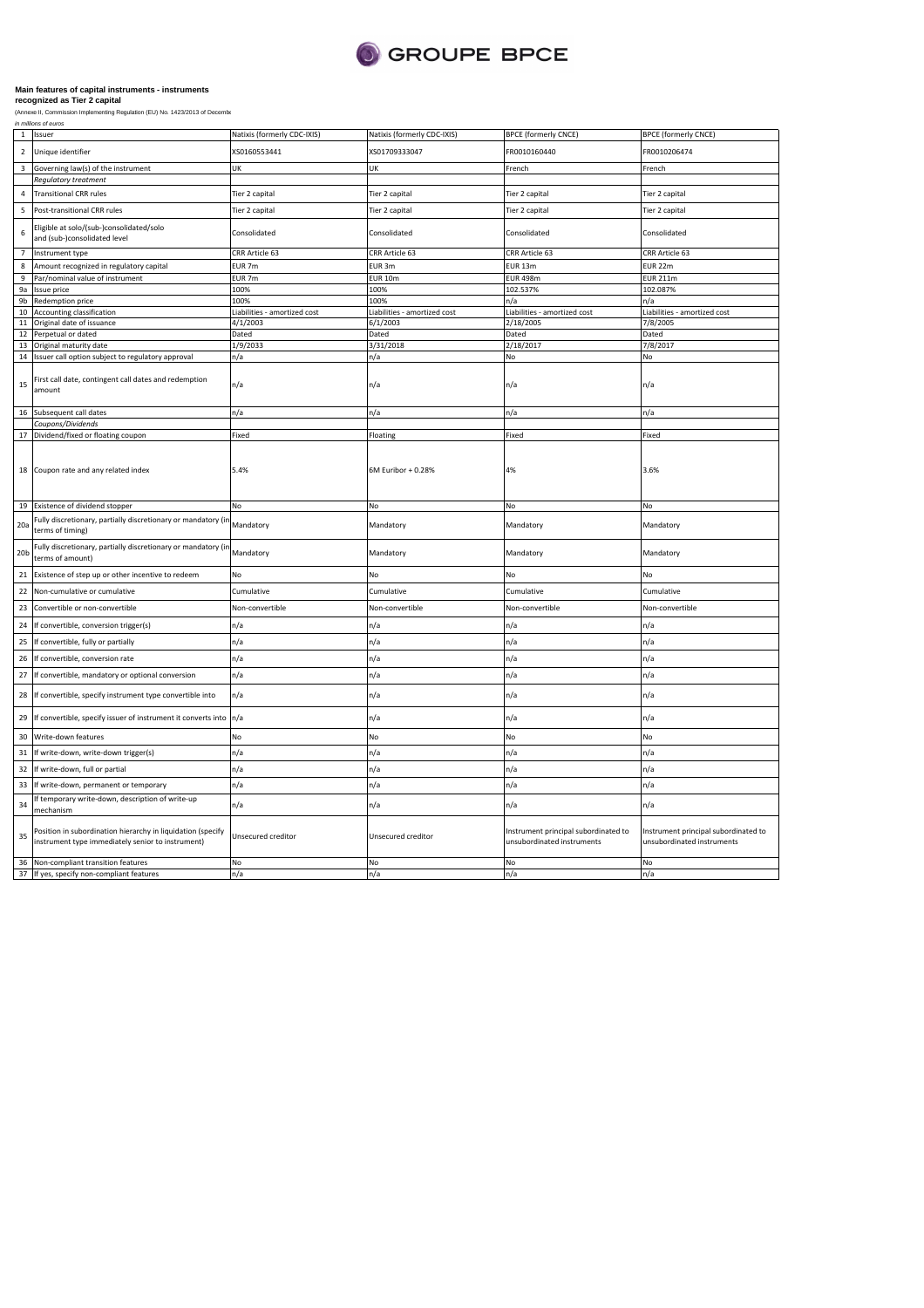

|                 | in millions of euros                                                                                             |                                                                    |                                                                                                                   |                                                                                                                   |                                                                    |
|-----------------|------------------------------------------------------------------------------------------------------------------|--------------------------------------------------------------------|-------------------------------------------------------------------------------------------------------------------|-------------------------------------------------------------------------------------------------------------------|--------------------------------------------------------------------|
| $\,$ 1          | Issuer                                                                                                           | <b>BPCE (formerly CNCE)</b>                                        | Natixis                                                                                                           | Natixis (formerly NBP)                                                                                            | <b>BPCE (formerly BFBP)</b>                                        |
| $\overline{2}$  | Unique identifier                                                                                                | R0010231191                                                        | FR0010405894                                                                                                      | FR0010410068                                                                                                      | FR0010422766                                                       |
| 3               | Governing law(s) of the instrument                                                                               | French                                                             | French                                                                                                            | UK                                                                                                                | French                                                             |
|                 | Regulatory treatment                                                                                             |                                                                    |                                                                                                                   |                                                                                                                   |                                                                    |
| $\overline{a}$  | <b>Transitional CRR rules</b>                                                                                    | Tier 2 capital                                                     | Tier 2 capital                                                                                                    | Tier 2 capital                                                                                                    | Tier 2 capital                                                     |
| 5               | Post-transitional CRR rules                                                                                      | Tier 2 capital                                                     | Tier 2 capital                                                                                                    | Tier 2 capital                                                                                                    | Tier 2 capital                                                     |
| 6               | Eligible at solo/(sub-)consolidated/solo<br>and (sub-)consolidated level                                         | Consolidated                                                       | Consolidated                                                                                                      | Consolidated                                                                                                      | Consolidated                                                       |
| $\overline{7}$  | Instrument type                                                                                                  | CRR Article 63                                                     | CRR Article 63                                                                                                    | CRR Article 63                                                                                                    | CRR Article 63                                                     |
| 8               | Amount recognized in regulatory capital                                                                          | EUR 29m                                                            | EUR 491m                                                                                                          | EUR 5m                                                                                                            | EUR 3m                                                             |
| 9               | Par/nominal value of instrument                                                                                  | <b>EUR 203m</b>                                                    | <b>EUR 500m</b>                                                                                                   | <b>EUR 495m</b>                                                                                                   | EUR 70m                                                            |
| 9a              | Issue price                                                                                                      | 101.855%                                                           | 100%                                                                                                              | 98.977%                                                                                                           | 100%                                                               |
| 9b              | Redemption price                                                                                                 | n/a                                                                | 100%                                                                                                              | 100%                                                                                                              | n/a                                                                |
| 10              | Accounting classification                                                                                        | Liabilities - amortized cost                                       | Liabilities - amortized cost                                                                                      | Liabilities - amortized cost                                                                                      | Liabilities - amortized cost                                       |
| $11\,$          | Original date of issuance                                                                                        | 9/21/2005                                                          | 12/15/2006                                                                                                        | 12/22/2006                                                                                                        | 2/19/2007                                                          |
| 12              | Perpetual or dated                                                                                               | Dated                                                              | Dated                                                                                                             | Dated                                                                                                             | Dated                                                              |
| 13              | Original maturity date                                                                                           | 9/21/2017                                                          | 12/15/2021                                                                                                        | 1/20/2017                                                                                                         | 3/13/2017                                                          |
|                 | 14 Issuer call option subject to regulatory approval                                                             | No                                                                 | n/a                                                                                                               | n/a                                                                                                               | No                                                                 |
| 15              | First call date, contingent call dates and redemption<br>amount                                                  | n/a                                                                | Contingent call date at any time, at par<br>and for the full issue in the event of a<br>change in tax legislation | Contingent call date at any time, at par<br>and for the full issue in the event of a<br>change in tax legislation | n/a                                                                |
| 16              | Subsequent call dates                                                                                            | n/a                                                                | n/a                                                                                                               | n/a                                                                                                               | n/a                                                                |
|                 | Coupons/Dividends                                                                                                |                                                                    |                                                                                                                   |                                                                                                                   |                                                                    |
| 17              | Dividend/fixed or floating coupon                                                                                | Fixed                                                              | Floating                                                                                                          | Fixed                                                                                                             | Fixed                                                              |
| 19              | 18 Coupon rate and any related index<br>Existence of dividend stopper                                            | 3.5%<br>No                                                         | 10y CMS<br>No                                                                                                     | 4.125%<br>No                                                                                                      | 4.2%<br>No                                                         |
|                 | Fully discretionary, partially discretionary or mandatory (ir                                                    |                                                                    |                                                                                                                   |                                                                                                                   |                                                                    |
| 20a             | terms of timing)                                                                                                 | Mandatory                                                          | Mandatory                                                                                                         | Mandatory                                                                                                         | Mandatory                                                          |
| 20 <sub>b</sub> | Fully discretionary, partially discretionary or mandatory (ir<br>terms of amount)                                | Mandatory                                                          | Mandatory                                                                                                         | Mandatory                                                                                                         | Mandatory                                                          |
| 21              | Existence of step up or other incentive to redeem                                                                | No                                                                 | No                                                                                                                | No                                                                                                                | No                                                                 |
| 22              | Non-cumulative or cumulative                                                                                     | Cumulative                                                         | Cumulative                                                                                                        | Cumulative                                                                                                        | Cumulative                                                         |
| 23              | Convertible or non-convertible                                                                                   | Non-convertible                                                    | Non-convertible                                                                                                   | Non-convertible                                                                                                   | Non-convertible                                                    |
| 24              | If convertible, conversion trigger(s)                                                                            | n/a                                                                | n/a                                                                                                               | n/a                                                                                                               | n/a                                                                |
| 25              | If convertible, fully or partially                                                                               | n/a                                                                | n/a                                                                                                               | n/a                                                                                                               | n/a                                                                |
| 26              | If convertible, conversion rate                                                                                  | n/a                                                                | n/a                                                                                                               | n/a                                                                                                               | n/a                                                                |
| 27              | If convertible, mandatory or optional conversion                                                                 | n/a                                                                | n/a                                                                                                               | n/a                                                                                                               | n/a                                                                |
| 28              | If convertible, specify instrument type convertible into                                                         | n/a                                                                | n/a                                                                                                               | n/a                                                                                                               | n/a                                                                |
| 29              | If convertible, specify issuer of instrument it converts into                                                    | n/a                                                                | n/a                                                                                                               | n/a                                                                                                               | n/a                                                                |
| 30              | Write-down features                                                                                              | No                                                                 | No                                                                                                                | No                                                                                                                | No                                                                 |
| 31              | If write-down, write-down trigger(s)                                                                             | n/a                                                                | n/a                                                                                                               | n/a                                                                                                               | n/a                                                                |
| 32              | If write-down, full or partial                                                                                   | n/a                                                                | n/a                                                                                                               | n/a                                                                                                               | n/a                                                                |
| 33              | If write-down, permanent or temporary                                                                            | n/a                                                                | n/a                                                                                                               | n/a                                                                                                               | n/a                                                                |
| 34              | f temporary write-down, description of write-up<br>mechanism                                                     | n/a                                                                | n/a                                                                                                               | n/a                                                                                                               | n/a                                                                |
| 35              | Position in subordination hierarchy in liquidation (specify<br>instrument type immediately senior to instrument) | Instrument principal subordinated to<br>unsubordinated instruments | Unsecured creditor                                                                                                | Unsecured creditor                                                                                                | Instrument principal subordinated to<br>unsubordinated instruments |
| 36              | Non-compliant transition features                                                                                | No                                                                 | No                                                                                                                | No                                                                                                                | No                                                                 |
|                 | 37 If yes, specify non-compliant features                                                                        | n/a                                                                | n/a                                                                                                               | n/a                                                                                                               | n/a                                                                |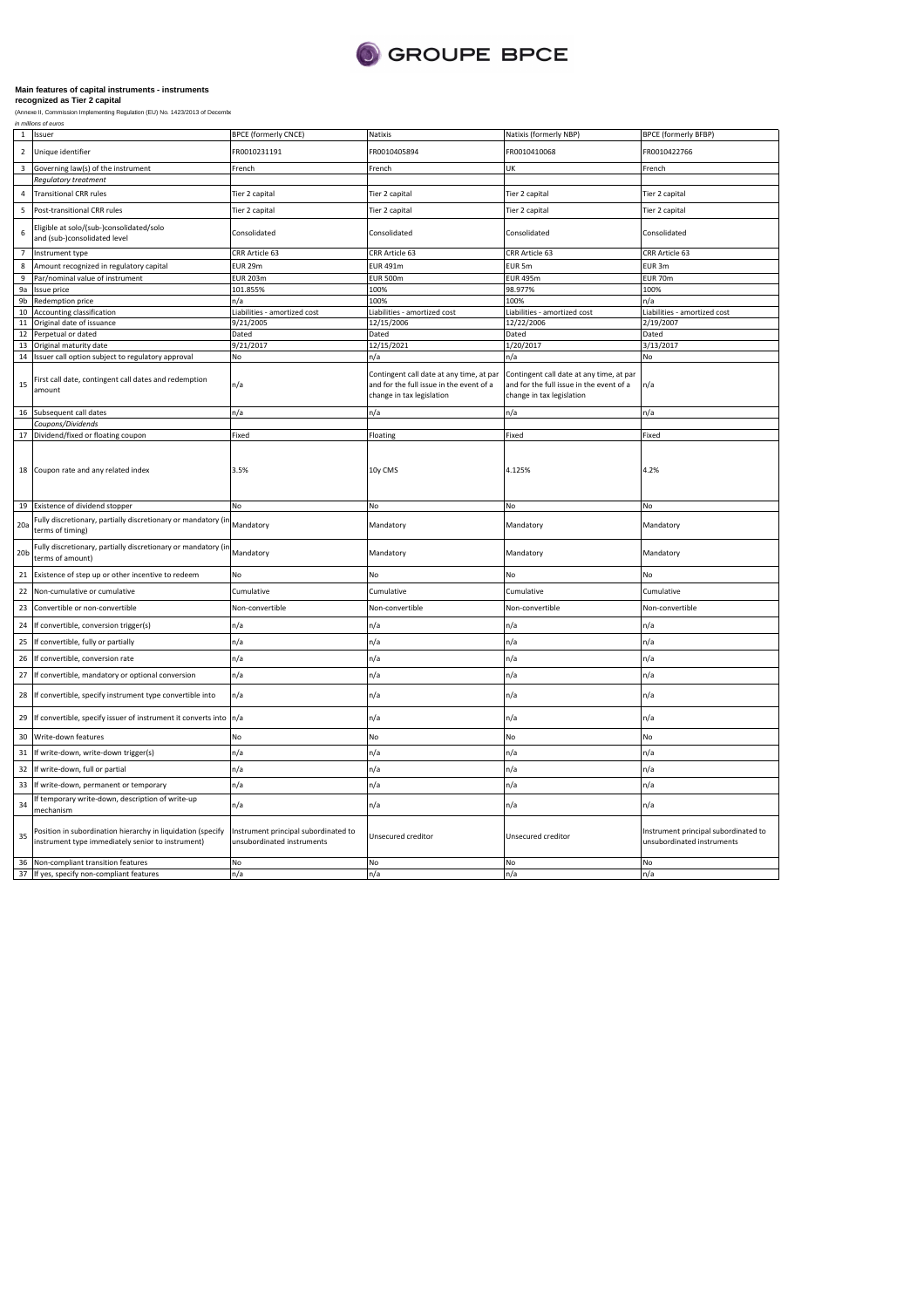

|                 | in millions or euros                                                                                             |                                 |                                                                    |                                                                    |                                                                    |
|-----------------|------------------------------------------------------------------------------------------------------------------|---------------------------------|--------------------------------------------------------------------|--------------------------------------------------------------------|--------------------------------------------------------------------|
|                 | 1 Issuer                                                                                                         | Natixis                         | <b>BPCE (formerly BFBP)</b>                                        | <b>BPCE (formerly BFBP)</b>                                        | <b>BPCE (formerly BFBP)</b>                                        |
| $\overline{2}$  | Unique identifier                                                                                                | XS0301168281                    | FR0010479774                                                       | FR0010522342                                                       | FR0010550806                                                       |
| $\overline{3}$  | Governing law(s) of the instrument                                                                               | UK                              | French                                                             | French                                                             | French                                                             |
|                 | Regulatory treatment                                                                                             |                                 |                                                                    |                                                                    |                                                                    |
| $\overline{4}$  | <b>Transitional CRR rules</b>                                                                                    | Tier 2 capital                  | Tier 2 capital                                                     | Tier 2 capital                                                     | Tier 2 capital                                                     |
| 5               | Post-transitional CRR rules                                                                                      | Tier 2 capital                  | Tier 2 capital                                                     | Tier 2 capital                                                     | Tier 2 capital                                                     |
| 6               | Eligible at solo/(sub-)consolidated/solo<br>and (sub-)consolidated level                                         | Consolidated                    | Consolidated                                                       | Consolidated                                                       | Consolidated                                                       |
| $\overline{7}$  | Instrument type                                                                                                  | CRR Article 63                  | CRR Article 63                                                     | CRR Article 63                                                     | CRR Article 63                                                     |
| 8               | Amount recognized in regulatory capital                                                                          | <b>EUR 105m</b>                 | EUR 8m                                                             | <b>EUR 16m</b>                                                     | <b>EUR 10m</b>                                                     |
| $\overline{9}$  | Par/nominal value of instrument                                                                                  | <b>EUR 100m</b>                 | EUR 79m                                                            | EUR 90m                                                            | <b>EUR 54m</b>                                                     |
| 9a              | Issue price                                                                                                      | 100%                            | 99.68%                                                             | 100%                                                               | 100%                                                               |
| 9b              | Redemption price                                                                                                 | 100%                            | n/a                                                                | n/a                                                                | n/a                                                                |
| 10              | Accounting classification                                                                                        | Liabilities - fair value option | Liabilities - amortized cost                                       | Liabilities - amortized cost                                       | Liabilities - amortized cost                                       |
| 11              | Original date of issuance                                                                                        | 5/31/2007                       | 6/25/2007                                                          | 11/4/2007                                                          | 12/28/2007                                                         |
| 12              | Perpetual or dated                                                                                               | Dated                           | Dated                                                              | Dated                                                              | Dated                                                              |
| 13              | Original maturity date                                                                                           | 5/31/2022                       | 7/10/2017                                                          | 12/7/2017                                                          | 1/28/2018                                                          |
| 14              | Issuer call option subject to regulatory approval                                                                | n/a                             | No                                                                 | No                                                                 | No                                                                 |
|                 |                                                                                                                  |                                 |                                                                    |                                                                    |                                                                    |
| 15              | First call date, contingent call dates and redemption<br>amount                                                  | n/a                             | n/a                                                                | n/a                                                                | n/a                                                                |
| 16              | Subsequent call dates                                                                                            | n/a                             | n/a                                                                | n/a                                                                | n/a                                                                |
|                 | Coupons/Dividends                                                                                                |                                 |                                                                    |                                                                    |                                                                    |
| 17              | Dividend/fixed or floating coupon                                                                                | Floating                        | Fixed                                                              | Fixed                                                              | Fixed                                                              |
| 19              | 18 Coupon rate and any related index<br>Existence of dividend stopper                                            | 10y CMS<br>No                   | 4.5%<br>No                                                         | 4.6%<br>No                                                         | 4.6%<br>No                                                         |
|                 |                                                                                                                  |                                 |                                                                    |                                                                    |                                                                    |
| 20a             | Fully discretionary, partially discretionary or mandatory (in<br>terms of timing)                                | Mandatory                       | Mandatory                                                          | Mandatory                                                          | Mandatory                                                          |
| 20 <sub>b</sub> | Fully discretionary, partially discretionary or mandatory (in<br>terms of amount)                                | Mandatory                       | Mandatory                                                          | Mandatory                                                          | Mandatory                                                          |
| 21              | Existence of step up or other incentive to redeem                                                                | No                              | No                                                                 | No                                                                 | No                                                                 |
| 22              | Non-cumulative or cumulative                                                                                     | Cumulative                      | Cumulative                                                         | Cumulative                                                         | Cumulative                                                         |
| 23              | Convertible or non-convertible                                                                                   | Non-convertible                 | Non-convertible                                                    | Non-convertible                                                    | Non-convertible                                                    |
| 24              | If convertible, conversion trigger(s)                                                                            | n/a                             | n/a                                                                | n/a                                                                | n/a                                                                |
| 25              | If convertible, fully or partially                                                                               | n/a                             | n/a                                                                | n/a                                                                | n/a                                                                |
| 26              | If convertible, conversion rate                                                                                  | n/a                             | n/a                                                                | n/a                                                                | n/a                                                                |
| 27              | If convertible, mandatory or optional conversion                                                                 | n/a                             | n/a                                                                | n/a                                                                | n/a                                                                |
| 28              | If convertible, specify instrument type convertible into                                                         | n/a                             | n/a                                                                | n/a                                                                | n/a                                                                |
| 29              | If convertible, specify issuer of instrument it converts into                                                    | n/a                             | n/a                                                                | n/a                                                                | n/a                                                                |
| 30              | Write-down features                                                                                              | No                              | No                                                                 | No                                                                 | No                                                                 |
| 31              | If write-down, write-down trigger(s)                                                                             | n/a                             | n/a                                                                | n/a                                                                | n/a                                                                |
| 32              | If write-down, full or partial                                                                                   | n/a                             | n/a                                                                | n/a                                                                | n/a                                                                |
| 33              | If write-down, permanent or temporary                                                                            | n/a                             | n/a                                                                | n/a                                                                | n/a                                                                |
| 34              | If temporary write-down, description of write-up<br>nechanism                                                    | n/a                             | n/a                                                                | n/a                                                                | n/a                                                                |
| 35              | Position in subordination hierarchy in liquidation (specify<br>instrument type immediately senior to instrument) | Unsecured creditor              | Instrument principal subordinated to<br>unsubordinated instruments | Instrument principal subordinated to<br>unsubordinated instruments | Instrument principal subordinated to<br>unsubordinated instruments |
| 36              | Non-compliant transition features                                                                                | No                              | No                                                                 | No                                                                 | No                                                                 |
| 37              | If yes, specify non-compliant features                                                                           | n/a                             | n/a                                                                | n/a                                                                | n/a                                                                |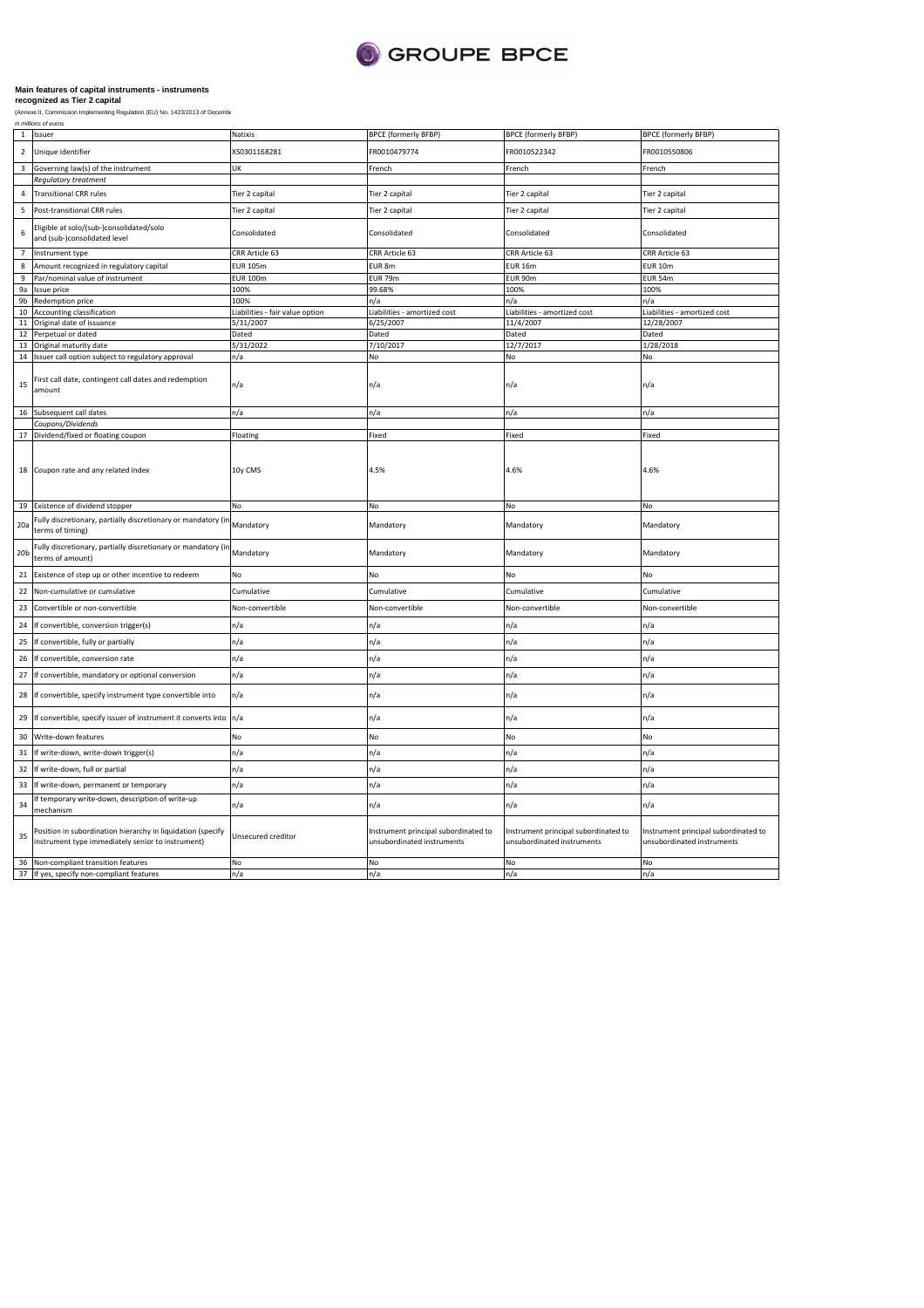

|                 | n miliuwis or euro                                                                                              |                              |                                                                    |                                                                    |                                                                    |
|-----------------|-----------------------------------------------------------------------------------------------------------------|------------------------------|--------------------------------------------------------------------|--------------------------------------------------------------------|--------------------------------------------------------------------|
| $\mathbf{1}$    | Issuer                                                                                                          | <b>BRED</b>                  | <b>BPCE (formerly CNCE)</b>                                        | <b>BPCE</b>                                                        | <b>BPCE</b>                                                        |
| $\overline{2}$  | Unique identifier                                                                                               | Subordinated loan contract   | FR0010712935                                                       | FR0011538222                                                       | 144A: US05578QAA13 / Reg S:<br>US05578UAA25                        |
| $\overline{3}$  | Governing law(s) of the instrument                                                                              | French                       | French                                                             | French                                                             | New York State                                                     |
|                 | Regulatory treatment                                                                                            |                              |                                                                    |                                                                    |                                                                    |
| 4               | <b>Transitional CRR rules</b>                                                                                   | Tier 2 capital               | Tier 2 capital                                                     | Tier 2 capital                                                     | Tier 2 capital                                                     |
| 5               | Post-transitional CRR rules                                                                                     | Tier 2 capital               | Tier 2 capital                                                     | Tier 2 capital                                                     | Tier 2 capital                                                     |
| 6               | Eligible at solo/(sub-)consolidated/solo<br>and (sub-)consolidated level                                        | Consolidated                 | Consolidated                                                       | Consolidated                                                       | Consolidated                                                       |
| $\overline{7}$  | nstrument type                                                                                                  | CRR Article 63               | CRR Article 63                                                     | CRR Article 63                                                     | CRR Article 63                                                     |
| 8               | Amount recognized in regulatory capital                                                                         | EUR 54m                      | <b>EUR 230m</b>                                                    | EUR 1,000m                                                         | EUR 1,422m                                                         |
| 9               | Par/nominal value of instrument                                                                                 | <b>EUR 186m</b>              | <b>EUR 546m</b>                                                    | EUR 1,000m                                                         | USD 1,500m                                                         |
| 9a              | <b>Issue price</b>                                                                                              | 100%                         | 100.913%                                                           | 100%                                                               | 99.834%                                                            |
| 9b              | Redemption price                                                                                                | 100%                         | n/a                                                                | n/a                                                                | n/a                                                                |
| 10              | Accounting classification                                                                                       | Liabilities - amortized cost | Liabilities - amortized cost                                       | Liabilities - amortized cost                                       | Liabilities - amortized cost                                       |
| 11              | Original date of issuance                                                                                       | 6/18/2008                    | 2/13/2009                                                          | 7/18/2013                                                          | 10/22/2013                                                         |
| 12              | Perpetual or dated                                                                                              | Dated                        | Dated                                                              | Dated                                                              | Dated                                                              |
| 13              | Original maturity date                                                                                          | 6/18/2018                    | 2/13/2019                                                          | 7/18/2023                                                          | 10/22/2023                                                         |
| 14              | Issuer call option subject to regulatory approval                                                               | No                           | No                                                                 | No                                                                 | No                                                                 |
|                 |                                                                                                                 |                              |                                                                    |                                                                    |                                                                    |
| 15              | First call date, contingent call dates and redemption<br>amount                                                 | n/a                          | n/a                                                                | n/a                                                                | n/a                                                                |
| 16              | Subsequent call dates                                                                                           | n/a                          | n/a                                                                | n/a                                                                | n/a                                                                |
|                 | Coupons/Dividends                                                                                               |                              |                                                                    |                                                                    |                                                                    |
| 17              | Dividend/fixed or floating coupon                                                                               | Fixed                        | Fixed                                                              | Fixed                                                              | Fixed                                                              |
| 19              | 18 Coupon rate and any related index<br>Existence of dividend stopper                                           | 6.437%<br>No                 | 5.75%<br>No                                                        | 4.625%<br>No                                                       | 5.7%<br>No                                                         |
|                 |                                                                                                                 |                              |                                                                    |                                                                    |                                                                    |
| 20a             | Fully discretionary, partially discretionary or mandatory (ir<br>terms of timing)                               | Mandatory                    | Mandatory                                                          | Mandatory                                                          | Mandatory                                                          |
| 20 <sub>b</sub> | Fully discretionary, partially discretionary or mandatory (in<br>terms of amount)                               | Mandatory                    | Mandatory                                                          | Mandatory                                                          | Mandatory                                                          |
| 21              | Existence of step up or other incentive to redeem                                                               | No                           | No                                                                 | No                                                                 | No                                                                 |
| 22              | Non-cumulative or cumulative                                                                                    | Cumulative                   | Cumulative                                                         | Cumulative                                                         | Cumulative                                                         |
| 23              | Convertible or non-convertible                                                                                  | Non-convertible              | Non-convertible                                                    | Non-convertible                                                    | Non-convertible                                                    |
| 24              | If convertible, conversion trigger(s)                                                                           | n/a                          | n/a                                                                | n/a                                                                | n/a                                                                |
| 25              | If convertible, fully or partially                                                                              | n/a                          | n/a                                                                | n/a                                                                | n/a                                                                |
| 26              | If convertible, conversion rate                                                                                 | n/a                          | n/a                                                                | n/a                                                                | n/a                                                                |
| 27              | If convertible, mandatory or optional conversion                                                                | n/a                          | n/a                                                                | n/a                                                                | n/a                                                                |
| 28              | If convertible, specify instrument type convertible into                                                        | n/a                          | n/a                                                                | n/a                                                                | n/a                                                                |
| 29              | If convertible, specify issuer of instrument it converts into                                                   | n/a                          | n/a                                                                | n/a                                                                | n/a                                                                |
| 30              | Write-down features                                                                                             | No.                          | <b>No</b>                                                          | No                                                                 | No                                                                 |
| 31              | If write-down, write-down trigger(s)                                                                            | n/a                          | n/a                                                                | n/a                                                                | n/a                                                                |
| 32              | If write-down, full or partial                                                                                  | n/a                          | n/a                                                                | n/a                                                                | n/a                                                                |
| 33              | If write-down, permanent or temporary                                                                           | n/a                          | n/a                                                                | n/a                                                                | n/a                                                                |
| 34              | If temporary write-down, description of write-up<br>mechanism                                                   | n/a                          | n/a                                                                | n/a                                                                | n/a                                                                |
| 35              | Position in subordination hierarchy in liquidation (specify<br>nstrument type immediately senior to instrument) | Unsecured creditor           | Instrument principal subordinated to<br>unsubordinated instruments | Instrument principal subordinated to<br>unsubordinated instruments | Instrument principal subordinated to<br>unsubordinated instruments |
| 36              | Non-compliant transition features                                                                               | N <sub>o</sub>               | No                                                                 | No                                                                 | No                                                                 |
|                 | 37 If yes, specify non-compliant features                                                                       | n/a                          | n/a                                                                | n/a                                                                | n/a                                                                |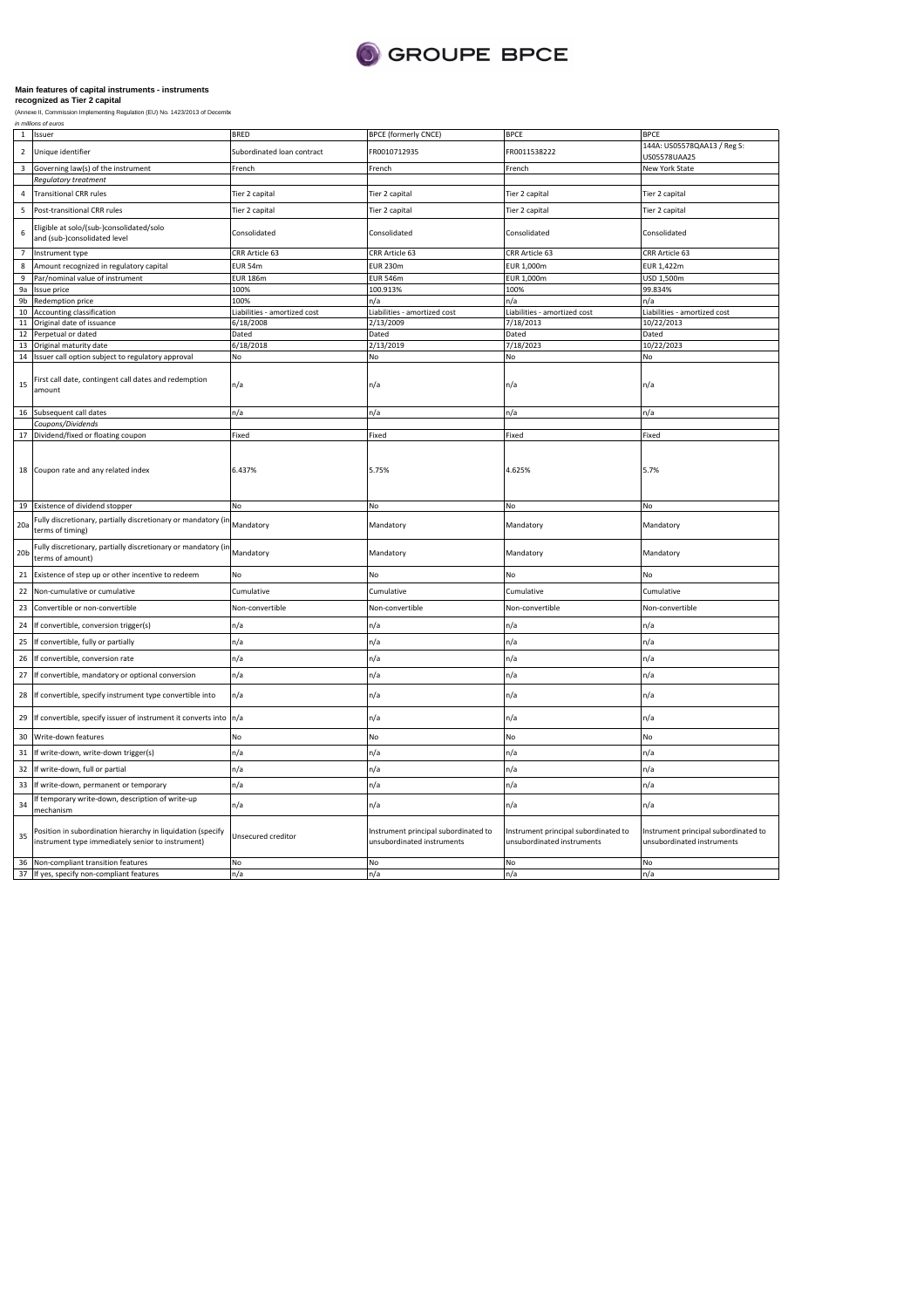

| $\mathbf{1}$            | Issuer                                                                                                           | BPCE                                                               | <b>BPCE</b>                                                        | <b>BPCE</b>                                                                                                                                          | <b>BPCE</b>                                                                          |
|-------------------------|------------------------------------------------------------------------------------------------------------------|--------------------------------------------------------------------|--------------------------------------------------------------------|------------------------------------------------------------------------------------------------------------------------------------------------------|--------------------------------------------------------------------------------------|
| $\overline{2}$          | Unique identifier                                                                                                | 144A: US05578QAB95 / Reg S:<br>JS05578UAB08                        | FR0011855287                                                       | FR0012018851                                                                                                                                         | 144A: US05578QAC78 / Reg S:<br>JS05578UAC80                                          |
| $\overline{\mathbf{3}}$ | Governing law(s) of the instrument                                                                               | New York State                                                     | French                                                             | French                                                                                                                                               | New York State                                                                       |
|                         | Regulatory treatment                                                                                             |                                                                    |                                                                    |                                                                                                                                                      |                                                                                      |
| $\overline{4}$          | <b>Transitional CRR rules</b>                                                                                    | Tier 2 capital                                                     | Tier 2 capital                                                     | Tier 2 capital                                                                                                                                       | Tier 2 capital                                                                       |
| 5                       | Post-transitional CRR rules                                                                                      | Tier 2 capital                                                     | Tier 2 capital                                                     | Tier 2 capital                                                                                                                                       | Tier 2 capital                                                                       |
| 6                       | Eligible at solo/(sub-)consolidated/solo<br>and (sub-)consolidated level                                         | Consolidated                                                       | Consolidated                                                       | Consolidated                                                                                                                                         | Consolidated                                                                         |
| $\overline{7}$          | Instrument type                                                                                                  | CRR Article 63                                                     | CRR Article 63                                                     | CRR Article 63                                                                                                                                       | CRR Article 63                                                                       |
| 8                       | Amount recognized in regulatory capital                                                                          | EUR 1.422m                                                         | <b>EUR 879m</b>                                                    | EUR 1,000m                                                                                                                                           | <b>EUR 759</b>                                                                       |
| $\overline{9}$          | Par/nominal value of instrument                                                                                  | USD 1,500m                                                         | GBP 750m                                                           | <b>EUR 1,000m</b>                                                                                                                                    | USD 800m                                                                             |
| 9a                      | Issue price                                                                                                      | 99.815%                                                            | 99.715%                                                            | 99.715%                                                                                                                                              | 99.014%                                                                              |
| 9b                      | Redemption price                                                                                                 | n/a                                                                | n/a                                                                | n/a                                                                                                                                                  | n/a                                                                                  |
| 10                      | Accounting classification                                                                                        | Liabilities - amortized cost                                       | Liabilities - amortized cost                                       | Liabilities - amortized cost                                                                                                                         | Liabilities - amortized cost                                                         |
| $11\,$                  | Original date of issuance                                                                                        | 1/21/2014                                                          | 4/16/2014                                                          | 7/8/2014                                                                                                                                             | 7/11/2014                                                                            |
| 12                      | Perpetual or dated                                                                                               | Dated                                                              | Dated                                                              | Dated                                                                                                                                                | Dated                                                                                |
| 13                      | Original maturity date                                                                                           | 7/21/2024                                                          | 4/16/2029                                                          | 7/8/2026                                                                                                                                             | 7/11/2024                                                                            |
| 14                      | Issuer call option subject to regulatory approval                                                                | No                                                                 | No                                                                 | Yes                                                                                                                                                  | No                                                                                   |
|                         |                                                                                                                  |                                                                    |                                                                    |                                                                                                                                                      |                                                                                      |
| 15                      | First call date, contingent call dates and redemption<br>amount                                                  | n/a                                                                | n/a                                                                | 7/8/2021 at par                                                                                                                                      | n/a                                                                                  |
| 16                      | Subsequent call dates                                                                                            | n/a                                                                | n/a                                                                | n/a                                                                                                                                                  | n/a                                                                                  |
|                         | Coupons/Dividends                                                                                                |                                                                    |                                                                    |                                                                                                                                                      |                                                                                      |
| 17                      | Dividend/fixed or floating coupon                                                                                | Fixed                                                              | Fixed                                                              | Fixed                                                                                                                                                | Fixed                                                                                |
|                         | 18 Coupon rate and any related index<br>Existence of dividend stopper                                            | 5.15%<br>No                                                        | 5.15%<br>No                                                        | 2.75% until 7/8/2021, then fixed rate<br>determined at the call date by the sum<br>of the 5-year mid-swap EUR + 1.83% if<br>call not exercised<br>No | 4.625%<br>No.                                                                        |
|                         |                                                                                                                  |                                                                    |                                                                    |                                                                                                                                                      |                                                                                      |
| 19                      |                                                                                                                  |                                                                    |                                                                    |                                                                                                                                                      |                                                                                      |
| 20a                     | Fully discretionary, partially discretionary or mandatory (in<br>terms of timing)                                | Mandatory                                                          | Mandatory                                                          | Mandatory                                                                                                                                            | Mandatory                                                                            |
| 20 <sub>b</sub>         | Fully discretionary, partially discretionary or mandatory (in<br>terms of amount)                                | Mandatory                                                          | Mandatory                                                          | Mandatory                                                                                                                                            | Mandatory                                                                            |
| 21                      | Existence of step up or other incentive to redeem                                                                | No                                                                 | No                                                                 | No                                                                                                                                                   | No                                                                                   |
| 22                      | Non-cumulative or cumulative                                                                                     | Cumulative                                                         | Cumulative                                                         | Cumulative                                                                                                                                           | Cumulative                                                                           |
| 23                      | Convertible or non-convertible                                                                                   | Non-convertible                                                    | Non-convertible                                                    | Non-convertible                                                                                                                                      | Non-convertible                                                                      |
| 24                      | If convertible, conversion trigger(s)                                                                            | n/a                                                                | n/a                                                                | n/a                                                                                                                                                  | n/a                                                                                  |
| 25                      | If convertible, fully or partially                                                                               | n/a                                                                | n/a                                                                | n/a                                                                                                                                                  | n/a                                                                                  |
| 26                      | If convertible, conversion rate                                                                                  | n/a                                                                | n/a                                                                | n/a                                                                                                                                                  | n/a                                                                                  |
| 27                      | If convertible, mandatory or optional conversion                                                                 | n/a                                                                | n/a                                                                | n/a                                                                                                                                                  | n/a                                                                                  |
| 28                      | If convertible, specify instrument type convertible into                                                         | n/a                                                                | n/a                                                                | n/a                                                                                                                                                  | n/a                                                                                  |
| 29                      | If convertible, specify issuer of instrument it converts into                                                    | n/a                                                                | n/a                                                                | n/a                                                                                                                                                  | n/a                                                                                  |
| 30                      | Write-down features                                                                                              | No                                                                 | No                                                                 | No                                                                                                                                                   | No                                                                                   |
| 31                      | If write-down, write-down trigger(s)                                                                             | n/a                                                                | n/a                                                                | n/a                                                                                                                                                  | n/a                                                                                  |
| 32                      | If write-down, full or partial                                                                                   | n/a                                                                | n/a                                                                | n/a                                                                                                                                                  | n/a                                                                                  |
| 33                      | If write-down, permanent or temporary                                                                            | n/a                                                                | n/a                                                                | n/a                                                                                                                                                  | n/a                                                                                  |
| 34                      | If temporary write-down, description of write-up<br>mechanism                                                    | n/a                                                                | n/a                                                                | n/a                                                                                                                                                  | n/a                                                                                  |
| 35                      | Position in subordination hierarchy in liquidation (specify<br>instrument type immediately senior to instrument) | Instrument principal subordinated to<br>unsubordinated instruments | Instrument principal subordinated to<br>unsubordinated instruments | Instrument (principal and interest)<br>subordinated to unsubordinated<br>instruments                                                                 | Instrument (principal and interest)<br>subordinated to unsubordinated<br>instruments |
| 36                      | Non-compliant transition features<br>37 If yes, specify non-compliant features                                   | No.<br>n/a                                                         | No<br>n/a                                                          | No<br>n/a                                                                                                                                            | No<br>n/a                                                                            |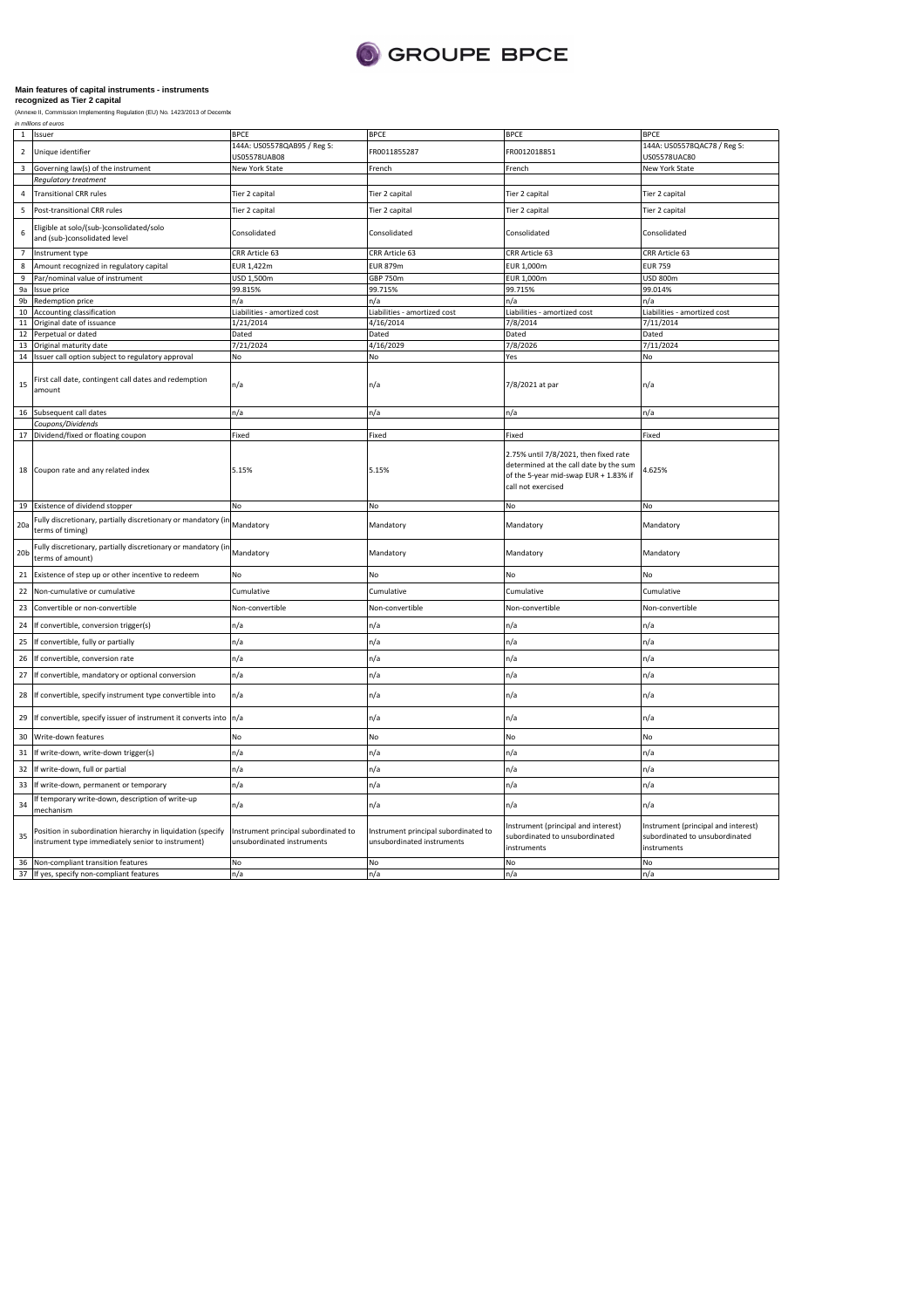

| (WILLIAM II' COLLILIUSSI |  |
|--------------------------|--|
| in millions of euros     |  |

| $\mathbf 1$     | Issuer                                                                                                           | <b>BPCE</b>                                                                          | <b>BPCE</b>                                                                          | <b>BPCE</b>                                                                          | <b>BPCE</b>                                                                          |
|-----------------|------------------------------------------------------------------------------------------------------------------|--------------------------------------------------------------------------------------|--------------------------------------------------------------------------------------|--------------------------------------------------------------------------------------|--------------------------------------------------------------------------------------|
| $\overline{2}$  | Unique identifier                                                                                                | FR0011952621                                                                         | FR0011952647                                                                         | 144A: US05578QAD51 / Reg S:<br>JS05578UAD63                                          | FR0012174597                                                                         |
| 3               | Governing law(s) of the instrument                                                                               | French                                                                               | French                                                                               | New York State                                                                       | French                                                                               |
|                 | Regulatory treatment                                                                                             |                                                                                      |                                                                                      |                                                                                      |                                                                                      |
| 4               | <b>Transitional CRR rules</b>                                                                                    | Tier 2 capital                                                                       | Tier 2 capital                                                                       | Tier 2 capital                                                                       | Tier 2 capital                                                                       |
| 5               | Post-transitional CRR rules                                                                                      | Tier 2 capital                                                                       | Tier 2 capital                                                                       | Tier 2 capital                                                                       | Tier 2 capital                                                                       |
| 6               | Eligible at solo/(sub-)consolidated/solo<br>and (sub-)consolidated level                                         | Consolidated                                                                         | Consolidated                                                                         | Consolidated                                                                         | Consolidated                                                                         |
| $\overline{7}$  | Instrument type                                                                                                  | CRR Article 63                                                                       | CRR Article 63                                                                       | CRR Article 63                                                                       | CRR Article 63                                                                       |
| 8               | Amount recognized in regulatory capital                                                                          | <b>EUR 350m</b>                                                                      | <b>EUR 525m</b>                                                                      | EUR 1,185m                                                                           | <b>EUR 410m</b>                                                                      |
| 9               | Par/nominal value of instrument                                                                                  | <b>EUR 350m</b>                                                                      | <b>EUR 525m</b>                                                                      | USD 1,250m                                                                           | <b>EUR 410m</b>                                                                      |
| 9a              | Issue price                                                                                                      | 100.52%                                                                              | 100%                                                                                 | 98.577%                                                                              | 99.563%                                                                              |
| 9 <sub>b</sub>  | Redemption price                                                                                                 | n/a                                                                                  | n/a                                                                                  | n/a                                                                                  | n/a                                                                                  |
| 10              | Accounting classification                                                                                        | Liabilities - amortized cost                                                         | Liabilities - amortized cost                                                         | Liabilities - amortized cost                                                         | Liabilities - amortized cost                                                         |
| 11              | Original date of issuance                                                                                        | 7/25/2014                                                                            | 7/25/2014                                                                            | 9/15/2014                                                                            | 9/30/2014                                                                            |
| 12              | Perpetual or dated                                                                                               | Dated                                                                                | Dated                                                                                | Dated                                                                                | Dated                                                                                |
| 13              | Original maturity date                                                                                           | 6/25/2026                                                                            | 6/25/2026                                                                            | 3/15/2025                                                                            | 9/30/2024                                                                            |
|                 | 14 Issuer call option subject to regulatory approval                                                             | No                                                                                   | No                                                                                   | No                                                                                   | No                                                                                   |
| 15              | First call date, contingent call dates and redemption<br>amount                                                  | n/a                                                                                  | n/a                                                                                  | n/a                                                                                  | n/a                                                                                  |
|                 | 16 Subsequent call dates                                                                                         | n/a                                                                                  | n/a                                                                                  | n/a                                                                                  | n/a                                                                                  |
|                 | Coupons/Dividends                                                                                                |                                                                                      |                                                                                      |                                                                                      |                                                                                      |
|                 | 17 Dividend/fixed or floating coupon                                                                             | Fixed                                                                                | Zero coupon                                                                          | Fixed                                                                                | Fixed                                                                                |
|                 | 18 Coupon rate and any related index                                                                             | 3.85%                                                                                | Zero coupon, with redemption at<br>156.8595%                                         | 4.5%                                                                                 | 2.875%                                                                               |
|                 | 19 Existence of dividend stopper                                                                                 | No                                                                                   | No                                                                                   | No                                                                                   | No                                                                                   |
| 20a             | Fully discretionary, partially discretionary or mandatory (in<br>terms of timing)                                | Mandatory                                                                            | Mandatory                                                                            | Mandatory                                                                            | Mandatory                                                                            |
| 20 <sub>b</sub> | Fully discretionary, partially discretionary or mandatory (in<br>terms of amount)                                | Mandatory                                                                            | Mandatory                                                                            | Mandatory                                                                            | Mandatory                                                                            |
| 21              | Existence of step up or other incentive to redeem                                                                | No                                                                                   | No                                                                                   | No                                                                                   | No                                                                                   |
| 22              | Non-cumulative or cumulative                                                                                     | Cumulative                                                                           | Cumulative                                                                           | Cumulative                                                                           | Cumulative                                                                           |
| 23              | Convertible or non-convertible                                                                                   | Non-convertible                                                                      | Non-convertible                                                                      | Non-convertible                                                                      | Non-convertible                                                                      |
| 24              | If convertible, conversion trigger(s)                                                                            | n/a                                                                                  | n/a                                                                                  | n/a                                                                                  | n/a                                                                                  |
| 25              | If convertible, fully or partially                                                                               | n/a                                                                                  | n/a                                                                                  | n/a                                                                                  | n/a                                                                                  |
| 26              | If convertible, conversion rate                                                                                  | n/a                                                                                  | n/a                                                                                  | n/a                                                                                  | n/a                                                                                  |
| 27              | If convertible, mandatory or optional conversion                                                                 | n/a                                                                                  | n/a                                                                                  | n/a                                                                                  | n/a                                                                                  |
| 28              | If convertible, specify instrument type convertible into                                                         | n/a                                                                                  | n/a                                                                                  | n/a                                                                                  | n/a                                                                                  |
| 29              | If convertible, specify issuer of instrument it converts into n/a                                                |                                                                                      | n/a                                                                                  | n/a                                                                                  | n/a                                                                                  |
| 30              | Write-down features                                                                                              | No                                                                                   | No                                                                                   | No                                                                                   | No                                                                                   |
| 31              | If write-down, write-down trigger(s)                                                                             | n/a                                                                                  | n/a                                                                                  | n/a                                                                                  | n/a                                                                                  |
| 32              | If write-down, full or partial                                                                                   | n/a                                                                                  | n/a                                                                                  | n/a                                                                                  | n/a                                                                                  |
| 33              | If write-down, permanent or temporary                                                                            | n/a                                                                                  | n/a                                                                                  | n/a                                                                                  | n/a                                                                                  |
| 34              | If temporary write-down, description of write-up<br>mechanism                                                    | n/a                                                                                  | n/a                                                                                  | n/a                                                                                  | n/a                                                                                  |
| 35              | Position in subordination hierarchy in liquidation (specify<br>instrument type immediately senior to instrument) | Instrument (principal and interest)<br>subordinated to unsubordinated<br>instruments | Instrument (principal and interest)<br>subordinated to unsubordinated<br>instruments | Instrument (principal and interest)<br>subordinated to unsubordinated<br>instruments | Instrument (principal and interest)<br>subordinated to unsubordinated<br>instruments |
| 36              | Non-compliant transition features                                                                                | No                                                                                   | No                                                                                   | No                                                                                   | No                                                                                   |
|                 | 37 If yes, specify non-compliant features                                                                        | n/a                                                                                  | n/a                                                                                  | n/a                                                                                  | n/a                                                                                  |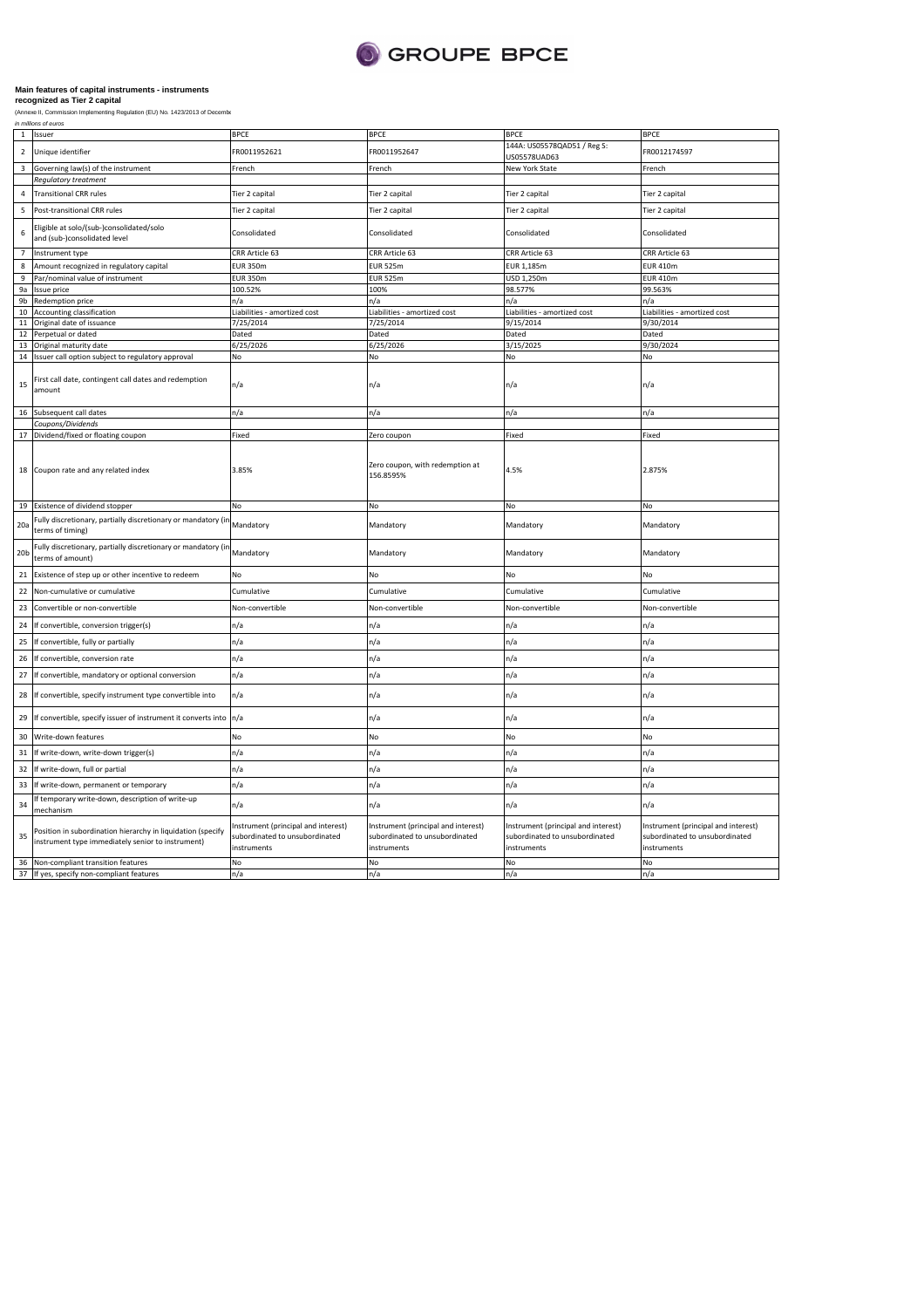

|                         | in millions or euros                                                                                             |                                                                                      |                                                                                                                                                                                    |                                                                                      |                              |
|-------------------------|------------------------------------------------------------------------------------------------------------------|--------------------------------------------------------------------------------------|------------------------------------------------------------------------------------------------------------------------------------------------------------------------------------|--------------------------------------------------------------------------------------|------------------------------|
| $\mathbf{1}$            | Issuer                                                                                                           | <b>BPCE</b>                                                                          | <b>BPCE</b>                                                                                                                                                                        | <b>BPCE</b>                                                                          | <b>BPCE</b>                  |
| $\overline{2}$          | Unique identifier                                                                                                | JP525021AF10                                                                         | JP525021BF19                                                                                                                                                                       | JP525021CF18                                                                         | FR0012401636                 |
| $\overline{\mathbf{3}}$ | Governing law(s) of the instrument                                                                               | lapanese                                                                             | Japanese                                                                                                                                                                           | lapanese                                                                             | French                       |
|                         | Regulatory treatment                                                                                             |                                                                                      |                                                                                                                                                                                    |                                                                                      |                              |
| $\overline{4}$          | <b>Transitional CRR rules</b>                                                                                    | Tier 2 capital                                                                       | Tier 2 capital                                                                                                                                                                     | Tier 2 capital                                                                       | Tier 2 capital               |
| 5                       | Post-transitional CRR rules                                                                                      | Tier 2 capital                                                                       | Tier 2 capital                                                                                                                                                                     | Tier 2 capital                                                                       | Tier 2 capital               |
| 6                       | Eligible at solo/(sub-)consolidated/solo<br>and (sub-)consolidated level                                         | Consolidated                                                                         | Consolidated                                                                                                                                                                       | Consolidated                                                                         | Consolidated                 |
| $\overline{7}$          | Instrument type                                                                                                  | CRR Article 63                                                                       | CRR Article 63                                                                                                                                                                     | CRR Article 63                                                                       | CRR Article 63               |
| 8                       | Amount recognized in regulatory capital                                                                          | <b>EUR 221m</b>                                                                      | EUR 64m                                                                                                                                                                            | <b>EUR 107m</b>                                                                      | <b>EUR 240m</b>              |
| 9                       | Par/nominal value of instrument                                                                                  | JPY 27,200m                                                                          | JPY 7,900m                                                                                                                                                                         | JPY 13,200m                                                                          | <b>EUR 240m</b>              |
| 9a                      | Issue price                                                                                                      | 100%                                                                                 | 100%                                                                                                                                                                               | 100%                                                                                 | 100.354%                     |
| 9b                      | Redemption price                                                                                                 | 100%                                                                                 | 100%                                                                                                                                                                               | 100%                                                                                 | 100%                         |
| 10                      | Accounting classification                                                                                        | Liabilities - amortized cost                                                         | Liabilities - amortized cost                                                                                                                                                       | Liabilities - amortized cost                                                         | Liabilities - amortized cost |
| 11                      | Original date of issuance                                                                                        | 1/30/2015                                                                            | 1/30/2015                                                                                                                                                                          | 1/30/2015                                                                            | 2/17/2015                    |
| 12                      | Perpetual or dated                                                                                               | Dated                                                                                | Dated                                                                                                                                                                              | Dated                                                                                | Dated                        |
| 13                      | Original maturity date                                                                                           | 1/30/2025                                                                            | 1/30/2025                                                                                                                                                                          | 1/30/2025                                                                            | 2/17/2025                    |
| 14                      | Issuer call option subject to regulatory approval                                                                | No                                                                                   | Yes                                                                                                                                                                                | No                                                                                   | No                           |
| 15                      | First call date, contingent call dates and redemption<br>amount                                                  | n/a                                                                                  | 1/30/2020 at par                                                                                                                                                                   | n/a                                                                                  | n/a                          |
|                         |                                                                                                                  |                                                                                      |                                                                                                                                                                                    |                                                                                      |                              |
| 16                      | Subsequent call dates                                                                                            | n/a                                                                                  | Half-yearly                                                                                                                                                                        | n/a                                                                                  | n/a                          |
|                         | Coupons/Dividends                                                                                                |                                                                                      |                                                                                                                                                                                    |                                                                                      |                              |
| 17                      | Dividend/fixed or floating coupon                                                                                | Fixed                                                                                | Fixed then floating                                                                                                                                                                | Floating                                                                             | Fixed                        |
|                         | 18 Coupon rate and any related index                                                                             | 2.047%                                                                               | 1.943% until 1/30/2020, then fixed rate<br>determined at the call date by the sum<br>of the JPY 6M Libor (ICE Bencmark<br>Administration Limited) + 1.69% if call<br>not exercised | JPY 3M Libor (ICE Benchmark<br>Administration Limited) + 1.61%                       | 3.1%                         |
| 19                      | Existence of dividend stopper                                                                                    | No                                                                                   | No                                                                                                                                                                                 | No                                                                                   | No                           |
| 20a                     | Fully discretionary, partially discretionary or mandatory (ir<br>terms of timing)                                | Mandatory                                                                            | Mandatory                                                                                                                                                                          | Mandatory                                                                            | Mandatory                    |
| 20 <sub>b</sub>         | Fully discretionary, partially discretionary or mandatory (in<br>terms of amount)                                | Mandatory                                                                            | Mandatory                                                                                                                                                                          | Mandatory                                                                            | Mandatory                    |
| 21                      | Existence of step up or other incentive to redeem                                                                | No                                                                                   | No                                                                                                                                                                                 | No                                                                                   | No                           |
| 22                      | Non-cumulative or cumulative                                                                                     | Cumulative                                                                           | Cumulative                                                                                                                                                                         | Cumulative                                                                           | Cumulative                   |
| 23                      | Convertible or non-convertible                                                                                   | Non-convertible                                                                      | Non-convertible                                                                                                                                                                    | Non-convertible                                                                      | Non-convertible              |
| 24                      | If convertible, conversion trigger(s)                                                                            | n/a                                                                                  | n/a                                                                                                                                                                                | n/a                                                                                  | n/a                          |
| 25                      | If convertible, fully or partially                                                                               | n/a                                                                                  | n/a                                                                                                                                                                                | n/a                                                                                  | n/a                          |
| 26                      | If convertible, conversion rate                                                                                  | n/a                                                                                  | n/a                                                                                                                                                                                | n/a                                                                                  | n/a                          |
| 27                      | If convertible, mandatory or optional conversion                                                                 | n/a                                                                                  | n/a                                                                                                                                                                                | n/a                                                                                  | n/a                          |
| 28                      | If convertible, specify instrument type convertible into                                                         | n/a                                                                                  | n/a                                                                                                                                                                                | n/a                                                                                  | n/a                          |
| 29                      | If convertible, specify issuer of instrument it converts into                                                    | n/a                                                                                  | n/a                                                                                                                                                                                | n/a                                                                                  | n/a                          |
| 30                      | Write-down features                                                                                              | No                                                                                   | No                                                                                                                                                                                 | No                                                                                   | No                           |
| 31                      | If write-down, write-down trigger(s)                                                                             | n/a                                                                                  | n/a                                                                                                                                                                                | n/a                                                                                  | n/a                          |
| 32                      | If write-down, full or partial                                                                                   | n/a                                                                                  | n/a                                                                                                                                                                                | n/a                                                                                  | n/a                          |
| 33                      | If write-down, permanent or temporary                                                                            | n/a                                                                                  | n/a                                                                                                                                                                                | n/a                                                                                  | n/a                          |
| 34                      | f temporary write-down, description of write-up<br>mechanism                                                     | n/a                                                                                  | n/a                                                                                                                                                                                | n/a                                                                                  | n/a                          |
| 35                      | Position in subordination hierarchy in liquidation (specify<br>instrument type immediately senior to instrument) | Instrument (principal and interest)<br>subordinated to unsubordinated<br>instruments | Instrument (principal and interest)<br>subordinated to unsubordinated<br>instruments                                                                                               | Instrument (principal and interest)<br>subordinated to unsubordinated<br>instruments | Unsecured creditor           |
| 36                      | Non-compliant transition features                                                                                | No                                                                                   | No                                                                                                                                                                                 | No                                                                                   | No                           |
|                         | 37 If yes, specify non-compliant features                                                                        | n/a                                                                                  | n/a                                                                                                                                                                                | n/a                                                                                  | n/a                          |
|                         |                                                                                                                  |                                                                                      |                                                                                                                                                                                    |                                                                                      |                              |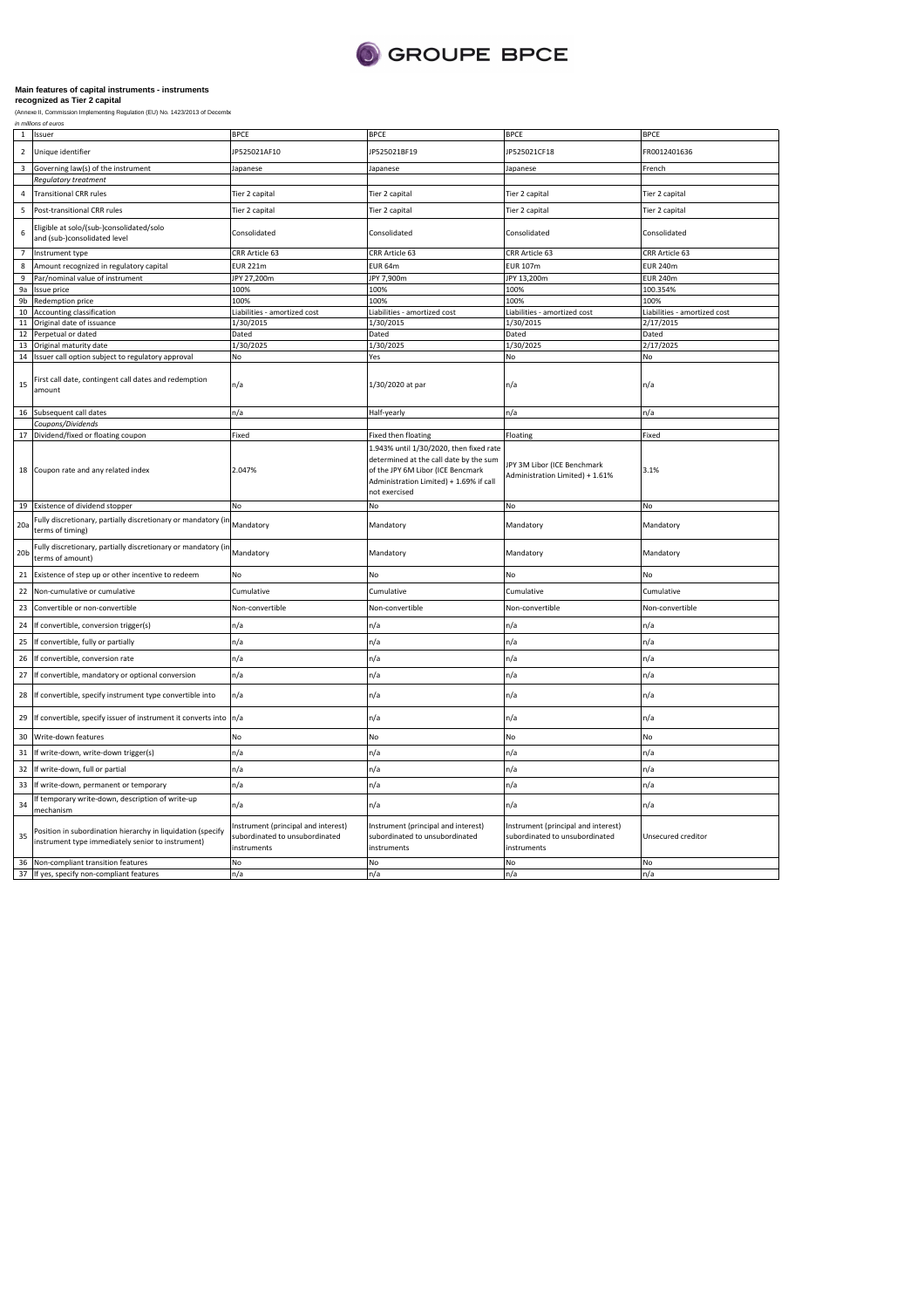

|                 | in millions of euros                                                                                             |                                              |                              |                                                                                                              |                              |
|-----------------|------------------------------------------------------------------------------------------------------------------|----------------------------------------------|------------------------------|--------------------------------------------------------------------------------------------------------------|------------------------------|
| $\overline{1}$  | Issuer                                                                                                           | <b>BPCE</b>                                  | <b>BPCE</b>                  | <b>BPCE</b>                                                                                                  | <b>BPCE</b>                  |
| $\overline{2}$  | Unique identifier                                                                                                | FR0012401669                                 | FR0012633345                 | FR0012637379                                                                                                 | FR0012674935                 |
| 3               | Governing law(s) of the instrument                                                                               | French                                       | French                       | French                                                                                                       | French                       |
|                 | Regulatory treatment                                                                                             |                                              |                              |                                                                                                              |                              |
| $\overline{4}$  | <b>Transitional CRR rules</b>                                                                                    | Tier 2 capital                               | Tier 2 capital               | Tier 2 capital                                                                                               | Tier 2 capital               |
| 5               | Post-transitional CRR rules                                                                                      | Tier 2 capital                               | Tier 2 capital               | Tier 2 capital                                                                                               | Tier 2 capital               |
| 6               | Eligible at solo/(sub-)consolidated/solo<br>and (sub-)consolidated level                                         | Consolidated                                 | Consolidated                 | Consolidated                                                                                                 | Consolidated                 |
| $\overline{7}$  | Instrument type                                                                                                  | CRR Article 63                               | CRR Article 63               | CRR Article 63                                                                                               | CRR Article 63               |
| 8               | Amount recognized in regulatory capital                                                                          | <b>EUR 371m</b>                              | EUR 375m                     | <b>EUR 103m</b>                                                                                              | <b>EUR 256m</b>              |
| 9               | Par/nominal value of instrument                                                                                  | <b>EUR 371m</b>                              | <b>EUR 375m</b>              | <b>CNY 750m</b>                                                                                              | <b>USD 270m</b>              |
| 9a              | Issue price                                                                                                      | 100%                                         | 99.27%                       | 99.9983%                                                                                                     | 98.353%                      |
| 9b              | Redemption price                                                                                                 | 100% + prime                                 | 100%                         | 100%                                                                                                         | 100%                         |
| $10\,$          | <b>Accounting classification</b>                                                                                 | Liabilities - amortized cost                 | Liabilities - amortized cost | Liabilities - amortized cost                                                                                 | Liabilities - amortized cost |
| $11\,$          | Original date of issuance                                                                                        | 2/17/2015                                    | 3/24/2015                    | 3/26/2015                                                                                                    | 4/17/2015                    |
| 12              | Perpetual or dated                                                                                               | Dated                                        | Dated                        | Dated                                                                                                        | Dated                        |
| 13              | Original maturity date                                                                                           | 2/17/2025                                    | 3/12/2025                    | 3/26/2025                                                                                                    | 4/17/2035                    |
| 14              | Issuer call option subject to regulatory approval                                                                | No                                           | No                           | Yes                                                                                                          | No                           |
| 15              | irst call date, contingent call dates and redemption<br>amount                                                   | n/a                                          | n/a                          | 3/26/2020 at par                                                                                             | n/a                          |
| 16              | Subsequent call dates                                                                                            | n/a                                          | n/a                          | No                                                                                                           | n/a                          |
|                 | coupons/Dividends                                                                                                |                                              |                              |                                                                                                              |                              |
| 17              | Dividend/fixed or floating coupon                                                                                | Zero coupon                                  | Fixed                        | Fixed then floating                                                                                          | Fixed                        |
|                 | 18 Coupon rate and any related index                                                                             | Zero coupon, with redemption at<br>144.2461% | 2.25%                        | 5.75% per year until March 20, 2020<br>(exclusive) From March 26, 2020, CNH 1-4.625%<br>year Hibor + 1.2466% |                              |
| 19              | Existence of dividend stopper                                                                                    | No                                           | No                           | No                                                                                                           | No                           |
| 20a             | Fully discretionary, partially discretionary or mandatory (ir<br>terms of timing)                                | Mandatory                                    | Mandatory                    | Mandatory                                                                                                    | Mandatory                    |
| 20 <sub>b</sub> | Fully discretionary, partially discretionary or mandatory (ir<br>terms of amount)                                | Mandatory                                    | Mandatory                    | Mandatory                                                                                                    | Mandatory                    |
| 21              | Existence of step up or other incentive to redeem                                                                | No.                                          | No                           | No                                                                                                           | No                           |
| 22              | Non-cumulative or cumulative                                                                                     | Cumulative                                   | Cumulative                   | Cumulative                                                                                                   | Cumulative                   |
| 23              | Convertible or non-convertible                                                                                   | Non-convertible                              | Non-convertible              | Non-convertible                                                                                              | Non-convertible              |
| 24              | If convertible, conversion trigger(s)                                                                            | n/a                                          | n/a                          | n/a                                                                                                          | n/a                          |
| 25              | If convertible, fully or partially                                                                               | n/a                                          | n/a                          | n/a                                                                                                          | n/a                          |
| 26              | If convertible, conversion rate                                                                                  | n/a                                          | n/a                          | n/a                                                                                                          | n/a                          |
| 27              | If convertible, mandatory or optional conversion                                                                 | n/a                                          | n/a                          | n/a                                                                                                          | n/a                          |
| 28              | If convertible, specify instrument type convertible into                                                         | n/a                                          | n/a                          | ٦/a                                                                                                          | n/a                          |
| 29              | If convertible, specify issuer of instrument it converts into                                                    | n/a                                          | n/a                          | n/a                                                                                                          | n/a                          |
| 30              | Write-down features                                                                                              | N <sub>o</sub>                               | No                           | No                                                                                                           | No                           |
| 31              | If write-down, write-down trigger(s)                                                                             | n/a                                          | n/a                          | n/a                                                                                                          | n/a                          |
| 32              | If write-down, full or partial                                                                                   | n/a                                          | n/a                          | n/a                                                                                                          | n/a                          |
| 33              | If write-down, permanent or temporary                                                                            | n/a                                          | n/a                          | n/a                                                                                                          | n/a                          |
| 34              | If temporary write-down, description of write-up<br>mechanism                                                    | n/a                                          | n/a                          | n/a                                                                                                          | n/a                          |
| 35              | Position in subordination hierarchy in liquidation (specify<br>instrument type immediately senior to instrument) | Unsecured creditor                           | Senior debt                  | Senior debt                                                                                                  | Senior debt                  |
| 36              | Non-compliant transition features                                                                                | No                                           | No                           | No                                                                                                           | No                           |
|                 | 37 If yes, specify non-compliant features                                                                        | n/a                                          | n/a                          | n/a                                                                                                          | n/a                          |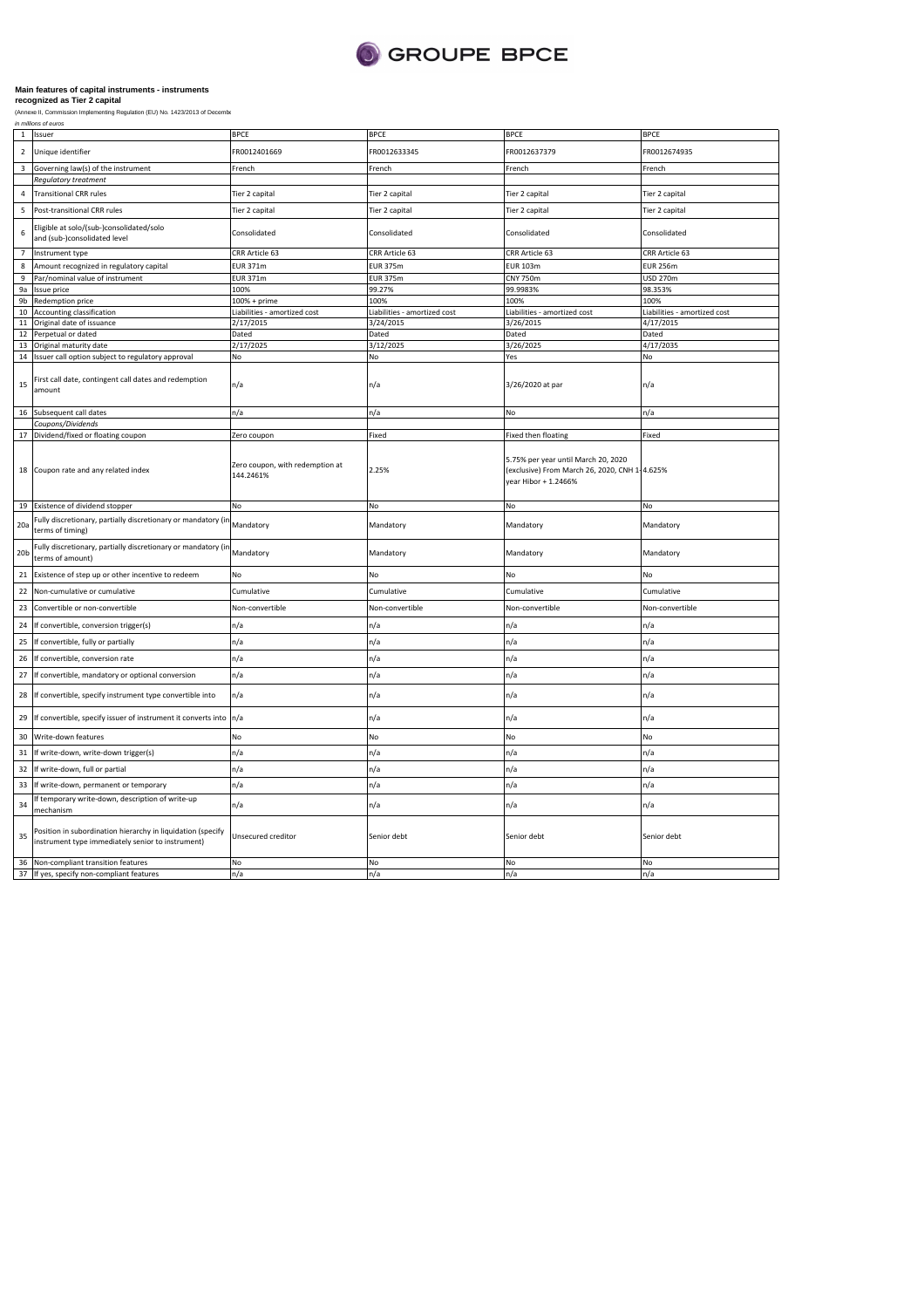

|                         | 1 Issuer                                                                                                         | <b>BPCE</b>                  | <b>BPCE</b>                  | <b>BPCE</b>                                                                                                                     | <b>BPCE</b>                  |
|-------------------------|------------------------------------------------------------------------------------------------------------------|------------------------------|------------------------------|---------------------------------------------------------------------------------------------------------------------------------|------------------------------|
| $\overline{2}$          | Unique identifier                                                                                                | FR0012698108                 | FR0012758159                 | FR0012799187                                                                                                                    | FR0012971059                 |
| $\overline{\mathbf{3}}$ | Governing law(s) of the instrument                                                                               | French                       | French                       | French                                                                                                                          | French                       |
|                         | Regulatory treatment                                                                                             |                              |                              |                                                                                                                                 |                              |
| $\overline{4}$          | <b>Transitional CRR rules</b>                                                                                    | Tier 2 capital               | Tier 2 capital               | Tier 2 capital                                                                                                                  | Tier 2 capital               |
| 5                       | Post-transitional CRR rules                                                                                      | Tier 2 capital               | Tier 2 capital               | Tier 2 capital                                                                                                                  | Tier 2 capital               |
| 6                       | Eligible at solo/(sub-)consolidated/solo<br>and (sub-)consolidated level                                         | Consolidated                 | Consolidated                 | Consolidated                                                                                                                    | Consolidated                 |
| $\overline{7}$          | Instrument type                                                                                                  | CRR Article 63               | CRR Article 63               | CRR Article 63                                                                                                                  | CRR Article 63               |
| 8                       | Amount recognized in regulatory capital                                                                          | <b>EUR 123m</b>              | <b>EUR 123m</b>              | <b>EUR 98m</b>                                                                                                                  | <b>EUR 47m</b>               |
| 9                       | Par/nominal value of instrument                                                                                  | USD 130m                     | <b>USD 130m</b>              | SGD 150m                                                                                                                        | CHF 50m                      |
| 9a                      | Issue price                                                                                                      | 98.081% and 97.767%          | 100%                         | 100%                                                                                                                            | 100%                         |
| 9b                      | Redemption price                                                                                                 | 100%                         | 100%                         | 100%                                                                                                                            | 100%                         |
| 10                      | Accounting classification                                                                                        | Liabilities - amortized cost | Liabilities - amortized cost | Liabilities - amortized cost                                                                                                    | Liabilities - amortized cost |
| 11                      | Original date of issuance                                                                                        | 4/29/2015                    | 6/01/2015                    | 6/23/2015                                                                                                                       | 9/29/2015                    |
| 12                      | Perpetual or dated                                                                                               | Dated                        | Dated                        | Dated                                                                                                                           | Dated                        |
| 13                      | Original maturity date                                                                                           | 4/17/2035                    | 6/01/2045                    | 12/17/2025                                                                                                                      | 9/29/2025                    |
|                         | 14 Issuer call option subject to regulatory approval                                                             | No                           | No                           | Yes                                                                                                                             | No                           |
|                         |                                                                                                                  |                              |                              |                                                                                                                                 |                              |
| 15                      | First call date, contingent call dates and redemption<br>amount                                                  | n/a                          | n/a                          | 12/17/2020 at par                                                                                                               | n/a                          |
|                         | 16 Subsequent call dates                                                                                         | n/a                          | n/a                          | No                                                                                                                              | n/a                          |
|                         | Coupons/Dividends                                                                                                |                              |                              |                                                                                                                                 |                              |
| 17                      | Dividend/fixed or floating coupon                                                                                | Fixed                        | Fixed                        | <b>Fixed then floating</b>                                                                                                      | Fixed                        |
|                         | 18 Coupon rate and any related index                                                                             | 4.625%                       | 5.35%                        | 4.45% per year until December 17, 2020<br>(exclusive) From December 17, 2020,<br>SGD 5-year Swap Offer Rate + 2.16% per<br>year | 1.934%                       |
| 19                      | Existence of dividend stopper                                                                                    | No                           | No                           | No                                                                                                                              | No                           |
|                         |                                                                                                                  |                              |                              |                                                                                                                                 |                              |
| 20a                     | Fully discretionary, partially discretionary or mandatory (in<br>terms of timing)                                | Mandatory                    | Mandatory                    | Mandatory                                                                                                                       | Mandatory                    |
| 20 <sub>b</sub>         | Fully discretionary, partially discretionary or mandatory (in<br>terms of amount)                                | Mandatory                    | Mandatory                    | Mandatory                                                                                                                       | Mandatory                    |
| 21                      | Existence of step up or other incentive to redeem                                                                | N <sub>o</sub>               | No                           | No                                                                                                                              | No                           |
| 22                      | Non-cumulative or cumulative                                                                                     | Cumulative                   | Cumulative                   | Cumulative                                                                                                                      | Cumulative                   |
| 23                      | Convertible or non-convertible                                                                                   | Non-convertible              | Non-convertible              | Non-convertible                                                                                                                 | Non-convertible              |
| 24                      | If convertible, conversion trigger(s)                                                                            | n/a                          | n/a                          | n/a                                                                                                                             | n/a                          |
| 25                      | If convertible, fully or partially                                                                               | n/a                          | n/a                          | n/a                                                                                                                             | n/a                          |
| 26                      | If convertible, conversion rate                                                                                  | n/a                          | n/a                          | n/a                                                                                                                             | n/a                          |
| 27                      | If convertible, mandatory or optional conversion                                                                 | n/a                          | n/a                          | n/a                                                                                                                             | n/a                          |
| 28                      | If convertible, specify instrument type convertible into                                                         | n/a                          | n/a                          | n/a                                                                                                                             | n/a                          |
| 29                      | If convertible, specify issuer of instrument it converts into n/a                                                |                              | n/a                          | n/a                                                                                                                             | n/a                          |
| 30                      | Write-down features                                                                                              | N <sub>o</sub>               | <b>No</b>                    | N <sub>o</sub>                                                                                                                  | No                           |
| 31                      | If write-down, write-down trigger(s)                                                                             | n/a                          | n/a                          | n/a                                                                                                                             | n/a                          |
| 32                      | If write-down, full or partial                                                                                   | n/a                          | n/a                          | n/a                                                                                                                             | n/a                          |
| 33                      | If write-down, permanent or temporary                                                                            | n/a                          | n/a                          | n/a                                                                                                                             | n/a                          |
| 34                      | If temporary write-down, description of write-up<br>mechanism                                                    | n/a                          | n/a                          | n/a                                                                                                                             | n/a                          |
| 35                      | Position in subordination hierarchy in liquidation (specify<br>instrument type immediately senior to instrument) | Senior debt                  | Senior debt                  | Senior debt                                                                                                                     | Senior debt                  |
| 36                      | Non-compliant transition features<br>37 If yes, specify non-compliant features                                   | No<br>n/a                    | No<br>n/a                    | No<br>n/a                                                                                                                       | No<br>n/a                    |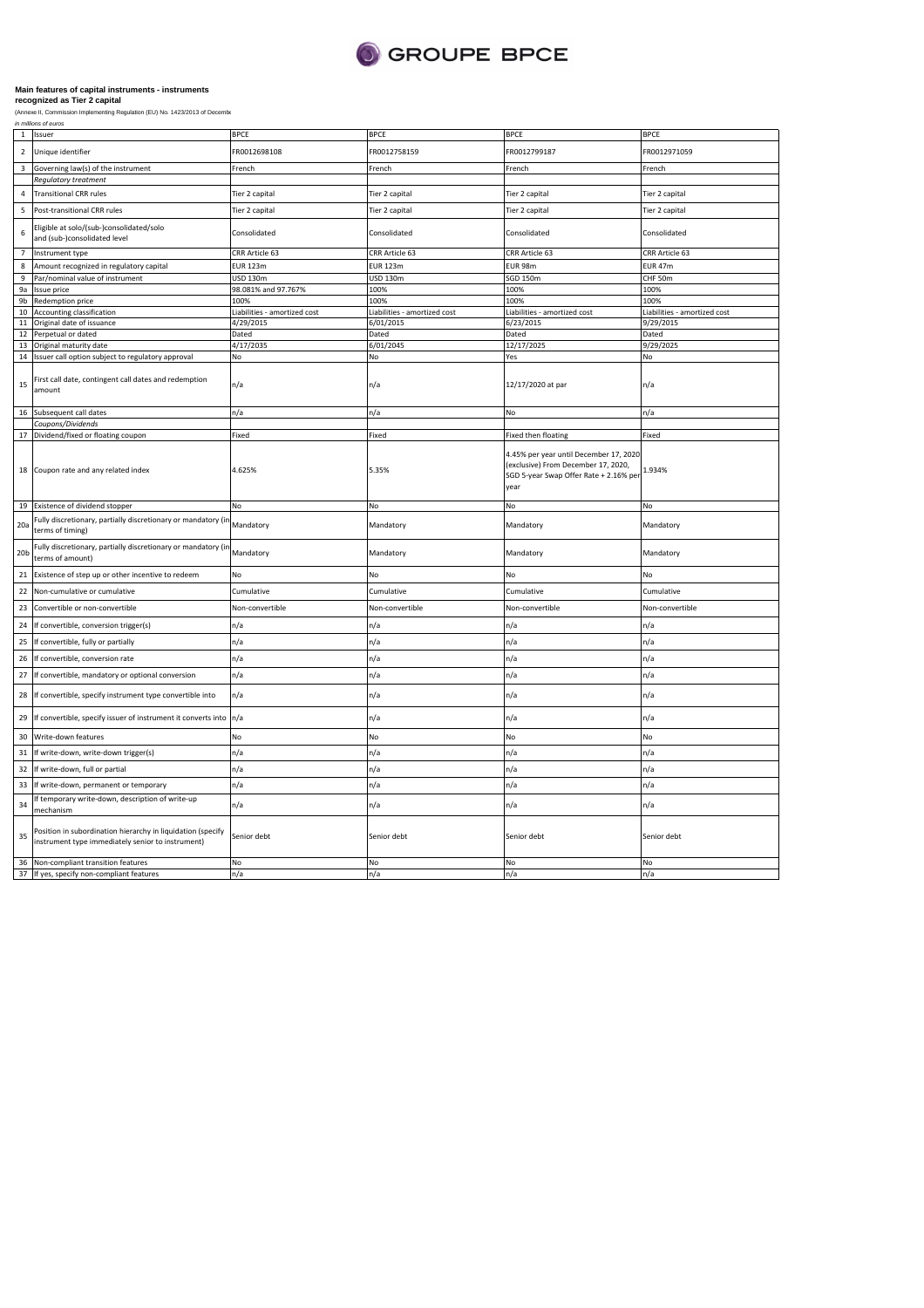

|                 | in millions of euros                                                                                             |                                                                                                                     |                                                                                 |                              |                                                                       |
|-----------------|------------------------------------------------------------------------------------------------------------------|---------------------------------------------------------------------------------------------------------------------|---------------------------------------------------------------------------------|------------------------------|-----------------------------------------------------------------------|
| $\overline{1}$  | Issuer                                                                                                           | <b>BPCE</b>                                                                                                         | <b>BPCE</b>                                                                     | <b>BPCE</b>                  | <b>BPCE</b>                                                           |
| $\overline{2}$  | Unique identifier                                                                                                | AU3CB0233526                                                                                                        | FR0013063385                                                                    | P525021BFC9                  | JP525021DFC5                                                          |
| 3               | Governing law(s) of the instrument                                                                               | Australian                                                                                                          | French                                                                          | Japanese                     | Japanese                                                              |
|                 | Regulatory treatment                                                                                             |                                                                                                                     |                                                                                 |                              |                                                                       |
| $\overline{4}$  | <b>Transitional CRR rules</b>                                                                                    | Tier 2 capital                                                                                                      | Tier 2 capital                                                                  | Tier 2 capital               | Tier 2 capital                                                        |
| 5               | Post-transitional CRR rules                                                                                      | Tier 2 capital                                                                                                      | Tier 2 capital                                                                  | Tier 2 capital               | Tier 2 capital                                                        |
| 6               | Eligible at solo/(sub-)consolidated/solo<br>and (sub-)consolidated level                                         | Consolidated                                                                                                        | Consolidated                                                                    | Consolidated                 | Consolidated                                                          |
| $\overline{7}$  | Instrument type                                                                                                  | CRR Article 63                                                                                                      | CRR Article 63                                                                  | CRR Article 63               | CRR Article 63                                                        |
| 8               | Amount recognized in regulatory capital                                                                          | <b>EUR 120m</b>                                                                                                     | <b>EUR 750m</b>                                                                 | <b>EUR 204m</b>              | EUR 82m                                                               |
| 9               | Par/nominal value of instrument                                                                                  | AUD 175m                                                                                                            | <b>EUR 750m</b>                                                                 | JPY 25,100m                  | JPY 10,100m                                                           |
| 9a              | Issue price                                                                                                      | 99.536%                                                                                                             | 99.567%                                                                         | 100%                         | 100%                                                                  |
| 9b              | Redemption price                                                                                                 | 100%                                                                                                                | 100%                                                                            | 100%                         | 100%                                                                  |
| 10              | <b>Accounting classification</b>                                                                                 | Liabilities - amortized cost                                                                                        | Liabilities - amortized cost                                                    | Liabilities - amortized cost | Liabilities - amortized cost                                          |
| 11              | Original date of issuance                                                                                        | 10/27/2015                                                                                                          | 11/30/2015                                                                      | 12/11/2015                   | 12/11/2015                                                            |
| 12              | Perpetual or dated                                                                                               | Dated                                                                                                               | Dated                                                                           | Dated                        | Dated                                                                 |
| 13              | Original maturity date                                                                                           | 10/27/2025                                                                                                          | 11/30/2027                                                                      | 12/11/2025                   | 12/11/2025                                                            |
| 14              | Issuer call option subject to regulatory approval                                                                | Yes                                                                                                                 | Yes                                                                             | No                           | Yes                                                                   |
| 15              | irst call date, contingent call dates and redemption<br>amount                                                   | 10/27/2025 at par                                                                                                   | 11/30/2022 at par                                                               | n/a                          | 12/11/2020 at par                                                     |
| 16              | Subsequent call dates                                                                                            | No                                                                                                                  | No                                                                              | n/a                          | Half-yearly                                                           |
|                 | Coupons/Dividends                                                                                                |                                                                                                                     |                                                                                 |                              |                                                                       |
| 17              | Dividend/fixed or floating coupon                                                                                | Fixed then floating                                                                                                 | Fixed then floating                                                             | Fixed                        | Fixed then floating                                                   |
|                 | 18 Coupon rate and any related index                                                                             | 5.40% per year until october 27, 2020.<br>As of October 27, 2020, AUD semi<br>quarterly mid swap rate 5 ans + 3.20% | 2.75% per year until november 30,<br>2022 then rate € Mid-Swap 5 ans +<br>2.37% | 2.263%                       | 2.037% per year until december 11,<br>2020 then JPY Libor 6 M + 1.82% |
| 19              | Existence of dividend stopper                                                                                    | No                                                                                                                  | No                                                                              | No                           | No                                                                    |
| 20a             | Fully discretionary, partially discretionary or mandatory (ir<br>terms of timing)                                | Mandatory                                                                                                           | Mandatory                                                                       | Mandatory                    | Mandatory                                                             |
| 20 <sub>b</sub> | Fully discretionary, partially discretionary or mandatory (in<br>terms of amount)                                | Mandatory                                                                                                           | Mandatory                                                                       | Mandatory                    | Mandatory                                                             |
| 21              | Existence of step up or other incentive to redeem                                                                | No                                                                                                                  | No                                                                              | No                           | No                                                                    |
| 22              | Non-cumulative or cumulative                                                                                     | Cumulative                                                                                                          | Cumulative                                                                      | Cumulative                   | Cumulative                                                            |
| 23              | Convertible or non-convertible                                                                                   | Non-convertible                                                                                                     | Non-convertible                                                                 | Non-convertible              | Non-convertible                                                       |
| 24              | If convertible, conversion trigger(s)                                                                            | n/a                                                                                                                 | n/a                                                                             | n/a                          | n/a                                                                   |
| 25              | If convertible, fully or partially                                                                               | n/a                                                                                                                 | n/a                                                                             | n/a                          | n/a                                                                   |
| 26              | If convertible, conversion rate                                                                                  | n/a                                                                                                                 | n/a                                                                             | n/a                          | n/a                                                                   |
| 27              | If convertible, mandatory or optional conversion                                                                 | n/a                                                                                                                 | n/a                                                                             | n/a                          | n/a                                                                   |
| 28              | If convertible, specify instrument type convertible into                                                         | n/a                                                                                                                 | n/a                                                                             | n/a                          | n/a                                                                   |
| 29              | If convertible, specify issuer of instrument it converts into                                                    | n/a                                                                                                                 | n/a                                                                             | n/a                          | n/a                                                                   |
| 30              | Write-down features                                                                                              | No                                                                                                                  | No                                                                              | No                           | No                                                                    |
| 31              | If write-down, write-down trigger(s)                                                                             | n/a                                                                                                                 | n/a                                                                             | n/a                          | n/a                                                                   |
| 32              | If write-down, full or partial                                                                                   | n/a                                                                                                                 | n/a                                                                             | $\sqrt{a}$                   | n/a                                                                   |
| 33              | If write-down, permanent or temporary                                                                            | n/a                                                                                                                 | n/a                                                                             | n/a                          | n/a                                                                   |
| 34              | If temporary write-down, description of write-up<br>nechanism                                                    | n/a                                                                                                                 | n/a                                                                             | n/a                          | n/a                                                                   |
|                 |                                                                                                                  |                                                                                                                     |                                                                                 |                              |                                                                       |
| 35              | Position in subordination hierarchy in liquidation (specify<br>instrument type immediately senior to instrument) | Senior debt                                                                                                         | Senior debt                                                                     | Senior debt                  | Senior debt                                                           |
| 36              | Non-compliant transition features<br>37 If yes, specify non-compliant features                                   | No<br>n/a                                                                                                           | No<br>n/a                                                                       | No<br>n/a                    | No<br>n/a                                                             |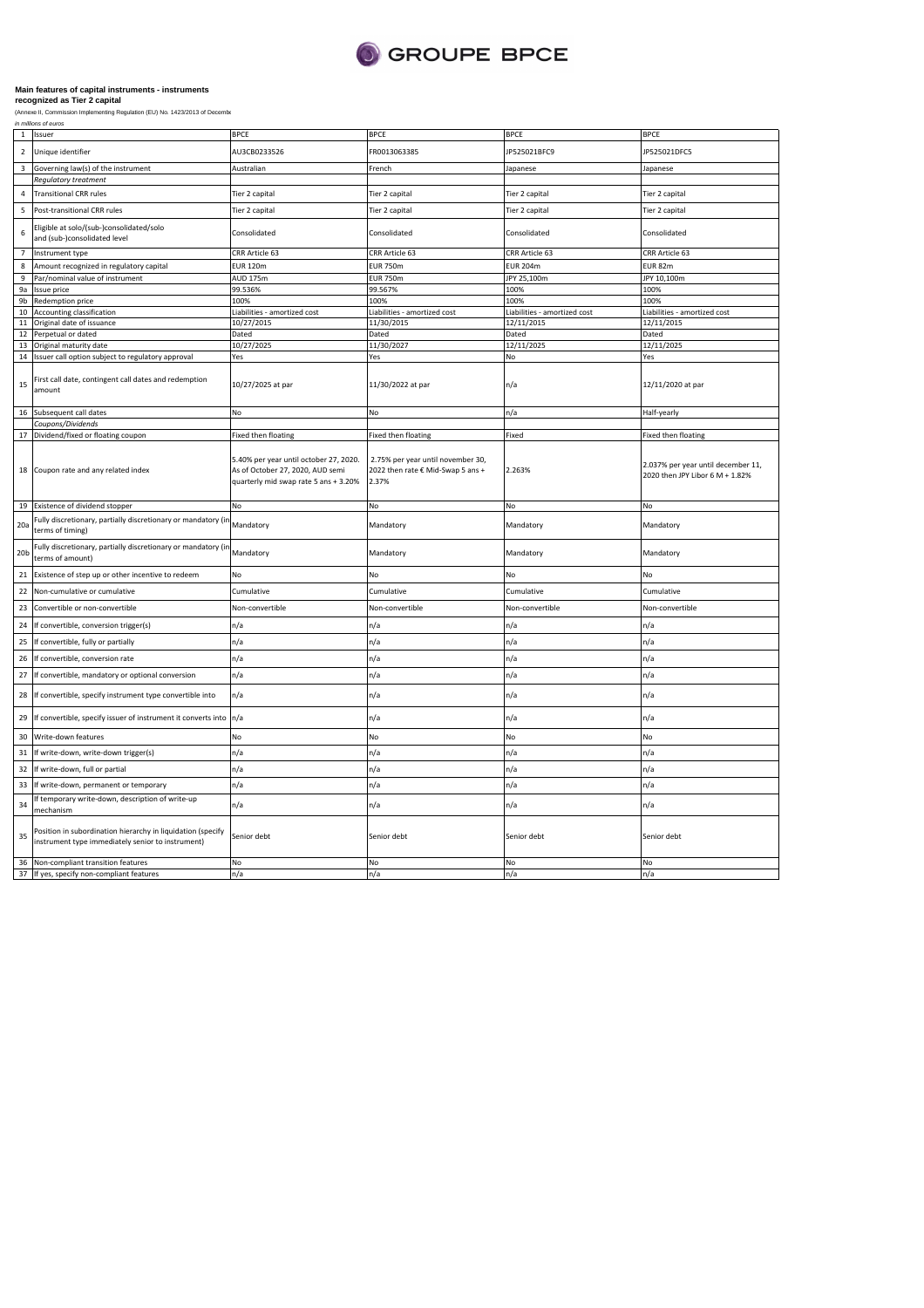

|                 | in millions or euros                                                                                             |                              |                                                                               |                              |                                             |
|-----------------|------------------------------------------------------------------------------------------------------------------|------------------------------|-------------------------------------------------------------------------------|------------------------------|---------------------------------------------|
|                 | 1 Issuer                                                                                                         | <b>BPCE</b>                  | <b>BPCE</b>                                                                   | <b>BPCE</b>                  | <b>BPCE</b>                                 |
| $\overline{2}$  | Unique identifier                                                                                                | JP525021EFC3                 | FR0013135050                                                                  | FR0013137791                 | 144A: US05578QAE35 / Reg S:<br>US05578UAE47 |
| 3               | Governing law(s) of the instrument                                                                               | lapanese                     | French                                                                        | French                       | New York State                              |
|                 | Regulatory treatment                                                                                             |                              |                                                                               |                              |                                             |
| $\sqrt{4}$      | <b>Transitional CRR rules</b>                                                                                    | Tier 2 capital               | Tier 2 capital                                                                | Tier 2 capital               | Tier 2 capital                              |
| 5               | Post-transitional CRR rules                                                                                      | Tier 2 capital               | Tier 2 capital                                                                | Tier 2 capital               | Tier 2 capital                              |
| 6               | Eligible at solo/(sub-)consolidated/solo<br>and (sub-)consolidated level                                         | Consolidated                 | Consolidated                                                                  | Consolidated                 | Consolidated                                |
| $\overline{7}$  | Instrument type                                                                                                  | CRR Article 63               | CRR Article 63                                                                | CRR Article 63               | CRR Article 63                              |
| 8               | Amount recognized in regulatory capital                                                                          | EUR 4m                       | EUR 60m                                                                       | <b>EUR 142m</b>              | <b>EUR 711m</b>                             |
| 9               | Par/nominal value of instrument                                                                                  | JPY 500m                     | EUR 60m                                                                       | <b>USD 150m</b>              | <b>USD 750m</b>                             |
| 9a              | ssue price                                                                                                       | 100%                         | 100%                                                                          | 100%                         | 99.995%                                     |
| 9b              | Redemption price                                                                                                 | 100%                         | 100%                                                                          | 100%                         | 100%                                        |
| 10              | Accounting classification                                                                                        | Liabilities - amortized cost | Liabilities - amortized cost                                                  | Liabilities - amortized cost | Liabilities - amortized cost                |
| 11              | Original date of issuance                                                                                        | 12/11/2015                   | 03/17/2016                                                                    | 03/17/2016                   | 03/29/2016                                  |
| 12              | Perpetual or dated                                                                                               | Dated                        | Dated                                                                         | Dated                        | Dated                                       |
| 13              | Original maturity date                                                                                           | 12/11/2025                   | 03/17/2031                                                                    | 03/17/2036                   | 03/29/2026                                  |
| 14              | Issuer call option subject to regulatory approval                                                                | No                           | No                                                                            | No                           | No                                          |
| 15              | First call date, contingent call dates and redemption<br>amount                                                  | n/a                          | n/a                                                                           | n/a                          | n/a                                         |
| 16              | Subsequent call dates                                                                                            | n/a                          | n/a                                                                           | n/a                          | n/a                                         |
|                 | Coupons/Dividends                                                                                                |                              |                                                                               |                              |                                             |
| 17              | Dividend/fixed or floating coupon                                                                                | Floating                     | Fixed then floating                                                           | Fixed                        | Fixed                                       |
| 18<br>19        | Coupon rate and any related index<br>Existence of dividend stopper                                               | JPY Libor 3 M + 1.80%<br>No  | Fixed rate 4% during 2 years then<br>floating rate Euribor 6 M + 2.06%.<br>No | 5.70%.<br>No                 | 4.875%<br>No                                |
|                 |                                                                                                                  |                              |                                                                               |                              |                                             |
| 20a             | Fully discretionary, partially discretionary or mandatory (in<br>terms of timing)                                | Mandatory                    | Mandatory                                                                     | Mandatory                    | Mandatory                                   |
| 20 <sub>b</sub> | Fully discretionary, partially discretionary or mandatory (in<br>terms of amount)                                | Mandatory                    | Mandatory                                                                     | Mandatory                    | Mandatory                                   |
| 21              | Existence of step up or other incentive to redeem                                                                | No                           | No                                                                            | No                           | No                                          |
| 22              | Non-cumulative or cumulative                                                                                     | Cumulative                   | Cumulative                                                                    | Cumulative                   | Cumulative                                  |
| 23              | Convertible or non-convertible                                                                                   | Non-convertible              | Non-convertible                                                               | Non-convertible              | Non-convertible                             |
| 24              | If convertible, conversion trigger(s)                                                                            | n/a                          | n/a                                                                           | n/a                          | n/a                                         |
| 25              | If convertible, fully or partially                                                                               | n/a                          | n/a                                                                           | n/a                          | n/a                                         |
| 26              | If convertible, conversion rate                                                                                  | n/a                          | n/a                                                                           | n/a                          | n/a                                         |
| 27              | If convertible, mandatory or optional conversion                                                                 | n/a                          | n/a                                                                           | n/a                          | n/a                                         |
| 28              | If convertible, specify instrument type convertible into                                                         | n/a                          | n/a                                                                           | n/a                          | n/a                                         |
| 29              | If convertible, specify issuer of instrument it converts into                                                    | n/a                          | n/a                                                                           | n/a                          | n/a                                         |
| 30              | Write-down features                                                                                              | No                           | No                                                                            | No                           | No                                          |
| 31              | If write-down, write-down trigger(s)                                                                             | n/a                          | n/a                                                                           | n/a                          | n/a                                         |
| 32              | If write-down, full or partial                                                                                   | n/a                          | n/a                                                                           | n/a                          | n/a                                         |
| 33              | If write-down, permanent or temporary                                                                            | n/a                          | n/a                                                                           | n/a                          | n/a                                         |
| 34              | f temporary write-down, description of write-up<br>nechanism                                                     | n/a                          | n/a                                                                           | n/a                          | n/a                                         |
| 35              | Position in subordination hierarchy in liquidation (specify<br>instrument type immediately senior to instrument) | Senior debt                  | Senior debt                                                                   | Senior debt                  | Senior debt                                 |
| 36              | Non-compliant transition features                                                                                | No                           | No                                                                            | No                           | No                                          |
| 37              | If yes, specify non-compliant features                                                                           | n/a                          | n/a                                                                           | n/a                          | n/a                                         |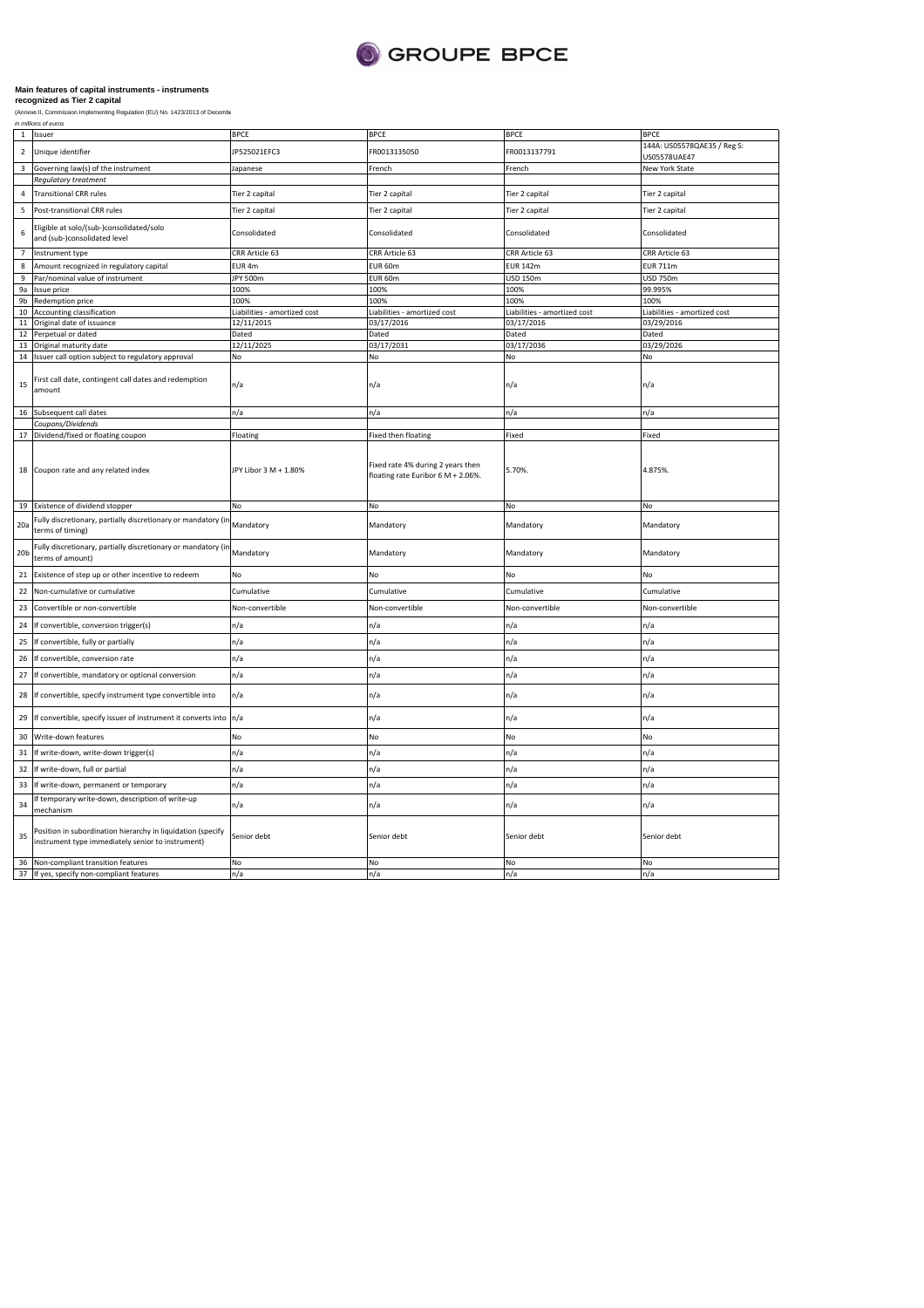

| $\mathbf{1}$    | Issuer                                                                                                           | <b>BPCE</b>                  | <b>BPCE</b>                  | <b>BPCE</b>                  | <b>BPCE</b>                  |
|-----------------|------------------------------------------------------------------------------------------------------------------|------------------------------|------------------------------|------------------------------|------------------------------|
| $\overline{2}$  | Unique identifier                                                                                                | FR0013162591                 | FR0013155009                 | FR0013179736                 | FR0013179223                 |
| $\overline{3}$  | Governing law(s) of the instrument                                                                               | French                       | French                       | French                       | French                       |
|                 | Regulatory treatment                                                                                             |                              |                              |                              |                              |
| 4               | <b>Transitional CRR rules</b>                                                                                    | Tier 2 capital               | Tier 2 capital               | Tier 2 capital               | Tier 2 capital               |
| 5               | Post-transitional CRR rules                                                                                      | Tier 2 capital               | Tier 2 capital               | Tier 2 capital               | Tier 2 capital               |
| 6               | Eligible at solo/(sub-)consolidated/solo<br>and (sub-)consolidated level                                         | Consolidated                 | Consolidated                 | Consolidated                 | Consolidated                 |
| $\overline{7}$  | Instrument type                                                                                                  | CRR Article 63               | CRR Article 63               | CRR Article 63               | CRR Article 63               |
| 8               | Amount recognized in regulatory capital                                                                          | <b>EUR 190m</b>              | <b>EUR 750m</b>              | <b>EUR 85m</b>               | <b>EUR 696m</b>              |
| 9               | Par/nominal value of instrument                                                                                  | <b>USD 200m</b>              | <b>EUR 750m</b>              | SGD 130m                     | <b>EUR 696m</b>              |
| 9a              | Issue price                                                                                                      | 98.270%                      | 98.968%                      | 100%                         | 100%                         |
| 9b              | Redemption price                                                                                                 | 100%                         | 100%                         | 100%                         | 100%                         |
| 10              | Accounting classification                                                                                        | Liabilities - amortized cost | Liabilities - amortized cost | Liabilities - amortized cost | Liabilities - amortized cost |
| 11              | Original date of issuance                                                                                        | 05/03/2016                   | 04/22/2016                   | 06/03/2016                   | 19/07/2016                   |
| 12              | Perpetual or dated                                                                                               | Dated                        | Dated                        | Dated                        | Dated                        |
| 13              | Original maturity date                                                                                           | 05/03/2046                   | 04/22/2026                   | 06/03/2026                   | 19/07/2026                   |
| 14              | Issuer call option subject to regulatory approval                                                                | No                           | No                           | Yes                          | No                           |
|                 |                                                                                                                  |                              |                              |                              |                              |
| 15              | First call date, contingent call dates and redemption<br>amount                                                  | n/a                          | n/a                          | 06/03/2021 at par            | n/a                          |
| 16              | Subsequent call dates                                                                                            | n/a                          | n/a                          | No                           | n/a                          |
|                 | Coupons/Dividends                                                                                                |                              |                              |                              |                              |
| 17              | Dividend/fixed or floating coupon                                                                                | Fixed                        | Fixed                        | Fixed                        | Fixed                        |
| 18<br>19        | Coupon rate and any related index<br>Existence of dividend stopper                                               | 5.875%<br>No                 | 2.875%<br>No                 | 4.50% (ms5y+245)<br>No       | 3%<br>No                     |
|                 |                                                                                                                  |                              |                              |                              |                              |
| 20a             | Fully discretionary, partially discretionary or mandatory (in<br>terms of timing)                                | Mandatory                    | Mandatory                    | Mandatory                    | Mandatory                    |
| 20 <sub>b</sub> | Fully discretionary, partially discretionary or mandatory (in<br>terms of amount)                                | Mandatory                    | Mandatory                    | Mandatory                    | Mandatory                    |
| 21              | Existence of step up or other incentive to redeem                                                                | No                           | No                           | No                           | No.                          |
| 22              | Non-cumulative or cumulative                                                                                     | Cumulative                   | Cumulative                   | Cumulative                   | Cumulative                   |
| 23              | Convertible or non-convertible                                                                                   | Non-convertible              | Non-convertible              | Non-convertible              | Non-convertible              |
| 24              | If convertible, conversion trigger(s)                                                                            | n/a                          | n/a                          | n/a                          | n/a                          |
| 25              | If convertible, fully or partially                                                                               | n/a                          | n/a                          | n/a                          | n/a                          |
| 26              | If convertible, conversion rate                                                                                  | n/a                          | n/a                          | n/a                          | n/a                          |
| 27              | If convertible, mandatory or optional conversion                                                                 | n/a                          | n/a                          | n/a                          | n/a                          |
| 28              | If convertible, specify instrument type convertible into                                                         | n/a                          | n/a                          | n/a                          | n/a                          |
| 29              | If convertible, specify issuer of instrument it converts into                                                    | n/a                          | n/a                          | n/a                          | n/a                          |
| 30              | Write-down features                                                                                              | No                           | No                           | No                           | No                           |
| 31              | If write-down, write-down trigger(s)                                                                             | n/a                          | n/a                          | n/a                          | n/a                          |
| 32              | If write-down, full or partial                                                                                   | n/a                          | n/a                          | n/a                          | n/a                          |
| 33              | If write-down, permanent or temporary                                                                            | n/a                          | n/a                          | n/a                          | n/a                          |
| 34              | f temporary write-down, description of write-up<br>nechanism                                                     | n/a                          | n/a                          | n/a                          | n/a                          |
| 35              | Position in subordination hierarchy in liquidation (specify<br>instrument type immediately senior to instrument) | Senior debt                  | Senior debt                  | Senior debt                  | Senior debt                  |
| 36              | Non-compliant transition features                                                                                | No                           | No                           | No                           | No                           |
| 37              | If yes, specify non-compliant features                                                                           | n/a                          | n/a                          | n/a                          | n/a                          |